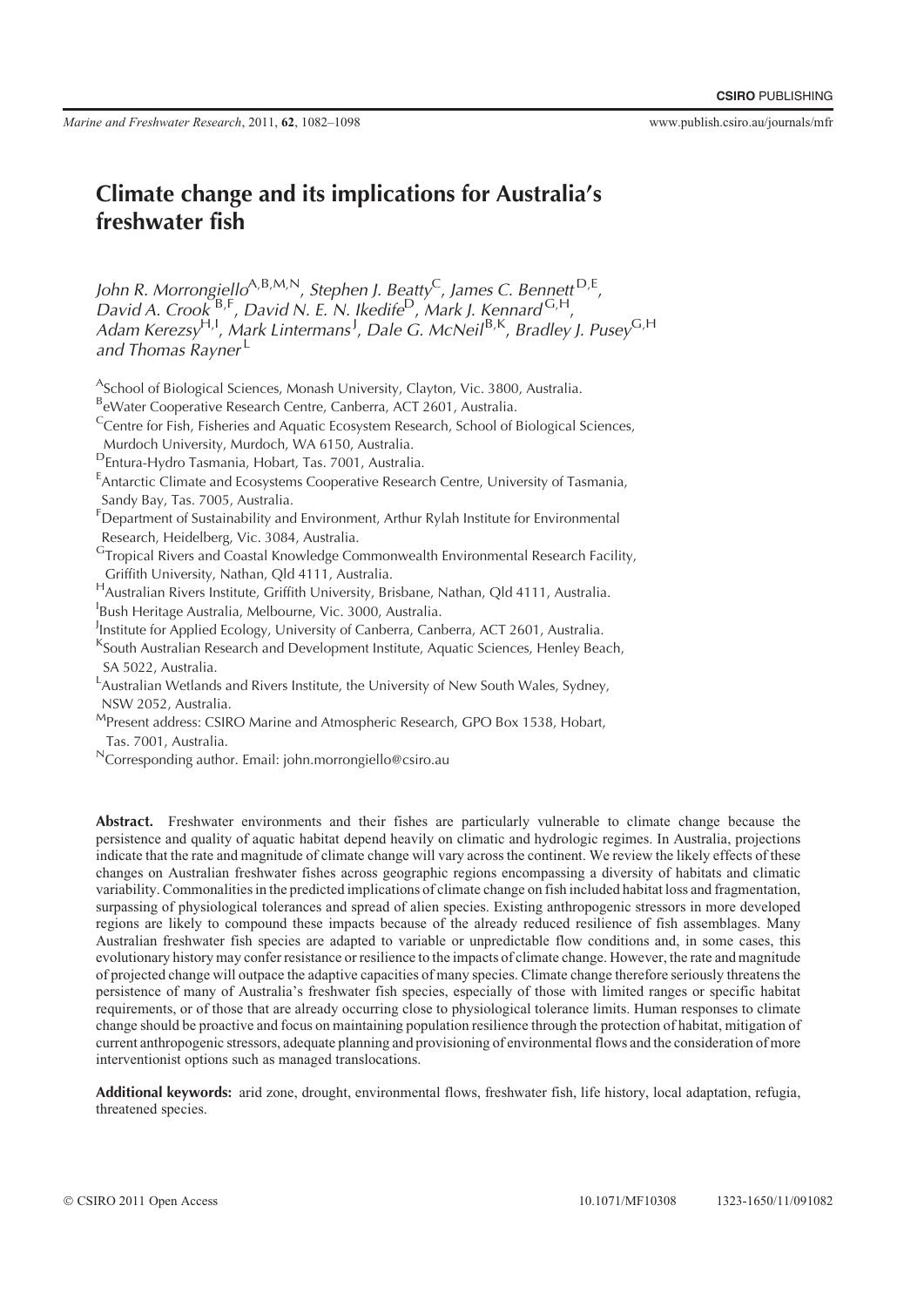Climate change and Australian freshwater fish *Marine and Freshwater Research* 1083

## Introduction

Climate change is a major threat to global biodiversity and ecosystem functioning (Thomas *et al.* 2004; IPCC 2007) and its effects are already evident across a range of environments and biota (Parmesan and Yohe 2003). The rate and severity of climate changes have, and will, vary across the globe, with particular regions, ecosystems and taxa being differentially affected depending on their susceptibility and level of exposure. Freshwater environments, and the organisms that inhabit them, are particularly vulnerable because they are isolated and fragmented within a terrestrial landscape (Fausch *et al.* 2002). Furthermore, surface water, which determines the quality and availability of aquatic habitat, depends heavily on rainfall and temperature regimes that will be drastically affected by climate change (Carpenter *et al.* 1992; Hobday and Lough 2011). Relatively few studies have explored the implications of climate change for freshwater biota, with the majority of these focussing on northern hemisphere or high-latitude freshwaters (e.g. Xenopoulos and Lodge 2006; Buisson *et al.* 2008; Graham and Harrod 2009; Heino *et al.* 2009; McCullough *et al.* 2009; but see Carpenter *et al.* 1992, for global perspectives, and Chessman 2009 and Kingsford *et al.* 2011, for Australian perspectives). Projected global warming that surpasses or optimises thermal tolerances and requirements is often emphasised as a major driver of assemblage turnover, range shifts and range expansions in these systems because surface water is seldom limiting (but see Xenopoulos and Lodge 2006, for hydrological example). Much less, however, is known of how climate change will affect freshwaters in arid and semiarid regions where surface water is already scarce and likely to become more so (Bates *et al.* 2008).

Australia encompasses a diversity of climates and geography. Its aquatic biota inhabits a broad range of freshwater environments, spanning the naturally variable and unpredictable hydrology of arid and semiarid regions that cover much of the continent, to the highly seasonal yet predictable flows of tropical regions and the more stable and consistent baseflow regimes of some temperate and subalpine regions (Puckridge *et al.* 1998; Kennard *et al.* 2010). Australia's freshwater fish species ( $\sim$ 206 native species Allen *et al.* 2002), consequently, exhibit a diverse array of reproductive, morphological and physiological adaptations that facilitate persistence in particular environmental circumstances (e.g. Humphries *et al.* 1999; Pusey *et al.* 2004; Crook *et al.* 2010*a*). However, the extent to which current populations and assemblages will persist into the future remains unclear. Never before have freshwater fish faced such a magnitude and rate of climate change, coupled with the added pressure of human disturbance (reviewed in Dudgeon *et al.* 2006). It is clear that the projected reductions in surface-water availability resulting from climate change, despite high uncertainty associated with greenhouse gas-scenario selection and model downscaling (CSIRO and Bureau of Meteorology 2007; Hobday and Lough 2011), pose a significant threat to the viability of freshwater fish populations in many regions of Australia.

At present, information regarding the nature and severity of this threat is fragmented and largely incidental or anecdotal. The aim of the present review is to synthesise this existing information and begin predicting the likely impacts of climate change on Australia's freshwater fish species (Fig. 1). We

conduct regional assessments to explore differences and commonalities in potential fish responses to climate change across the continent, and discuss these in the context of existing anthropogenic stressors. We also consider the potential for species to adapt to projected conditions and discuss management options to some of the issues raised. The review will provide a contextual background to facilitate further research through the identification of key knowledge gaps and will assist managers in forming proactive and effective responses to the threats posed by climate change.

## Regional comparisons

Across Australia, significant climatic changes have been observed over the past 50 years (CSIRO and Bureau of Meteorology 2007). Average annual air temperatures have risen by 0.98C, which is faster than the global average (Lough *et al.* 2011), and rainfall patterns have changed such that some regions are experiencing significant deficits and others increased variability. Droughts are also becoming more severe and less precipitation is falling as snow. Although there are some general patterns associated with climate change, the impacts on hydrology and thus aquatic fauna have not been, and will not be, uniform across the continent (Fig. 2; CSIRO and Bureau of Meteorology 2007; Hobday and Lough 2011; Lough *et al.* 2011). In the following sections, we explore the potential impacts of climate change on freshwater fish across six representative geographic regions of Australia (Table 1, Fig. 3) that loosely correspond to major drainage divisions, hydrological regimes (Haines *et al.* 1988; Kennard *et al.* 2010) and biogeographical provinces of freshwater fish (Unmack 2001). The implications of climate change in the Murray–Darling Basin are considered in more detail by others (Aldous *et al.* 2011; Kingsford *et al.* 2011; Pittock and Finlayson 2011; Balcombe *et al.* 2011; Pratchett *et al.* 2011).

### Northern Australia

The freshwaters of northern Australia are diverse, ranging from the complex floodplain-river and billabong systems in the Gulf of Carpentaria, to deeply incised bedrock-controlled rivers of the Kimberley region and geographically isolated streams on upland plateaus. Flow regimes are summer-dominated and vary according to the extent of seasonality, predictability and degree of flow permanence (Kennard *et al.* 2010). Northern Australia, as defined here, constitutes only 17% of the continental area, yet contains  $~60\%$  of Australia's freshwater-fish biodiversity (Unmack 2001; Pusey *et al.* 2004). Although most of the floodplain ecosystems are in good ecological condition and reflect the integrity of the surrounding savanna and limited extent of past water-resource development (Woinarski *et al.* 2007; Pusey and Kennard 2009), the fish fauna of the region is increasingly threatened by hydrological alteration and a range of diffuse threats.

The precise nature of changes in northern Australia's rainfall and runoff under various climate scenarios has been notoriously difficult to quantify with high certainty (Cresswell *et al.* 2009). In general, however, the projected trends of slightly reduced discharge, a minor increase in the number of days of zero flow, and increased rates of evapotranspiration (Table 1) suggest that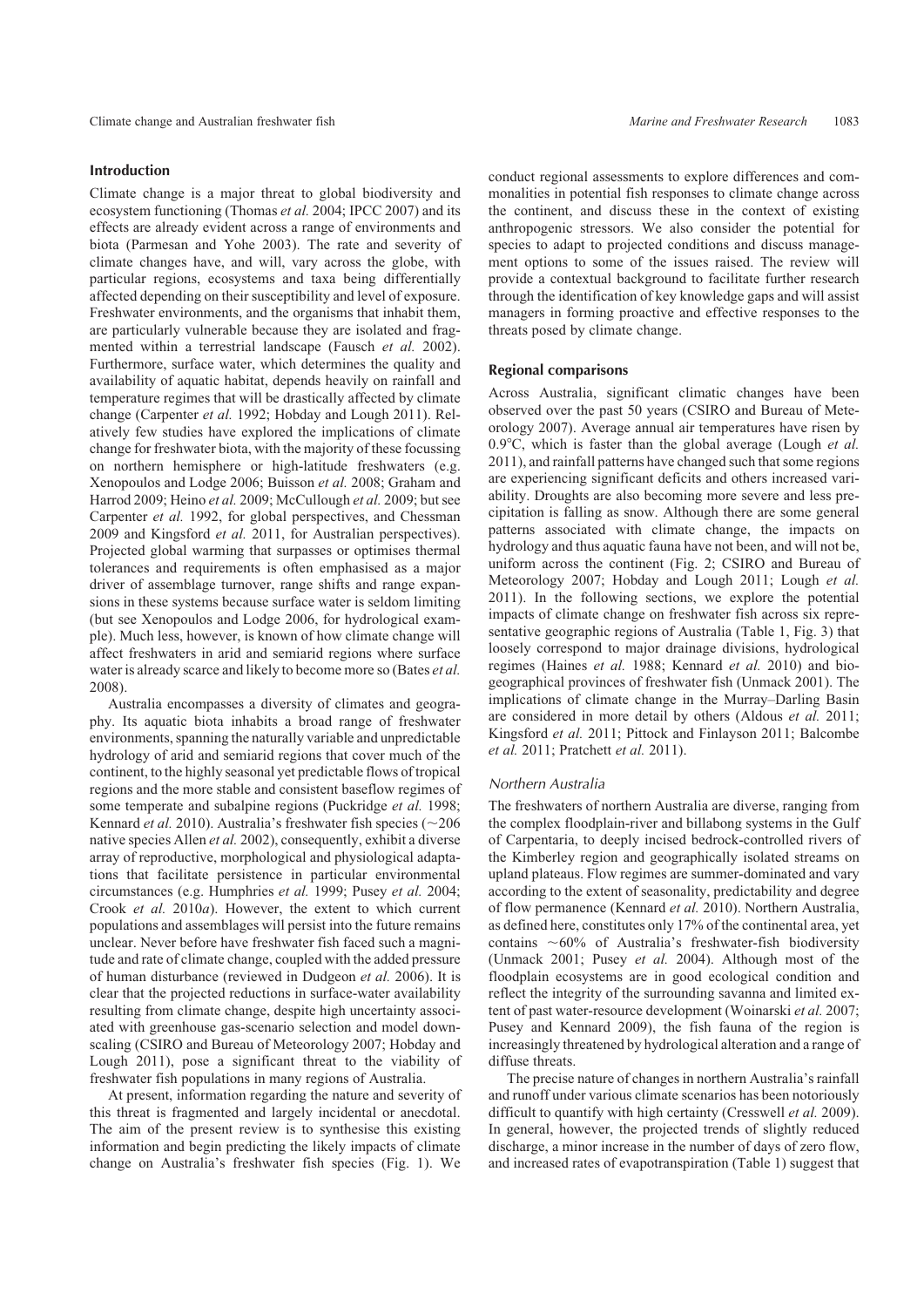

Fig. 1. Schematic diagram highlighting the influences of past climatic and hydrologic regimes, anthropogenic stressors and future climate change, in shaping historical, current and future freshwater fish assemblages. The interdependency of human activity and future climate and hydrology is emphasised, each having both additive and interactive implications for future fish assemblages. Alternate pathways to a future assemblage whereby climate-change impacts are limited or ameliorated by properties intrinsic to the biota or appropriate management interventions that facilitate system adaptation are denoted by dashed lines.

the current trend for increasing intermittency in inland river reaches will intensify. More intense cyclones and individual rainfall events are likely to steepen the flood hydrograph and increase recharge rates of shallow groundwater aquifers (Cresswell *et al.* 2009). The impacts of these minor hydrological changes on the freshwater fish species of the region are difficult to predict, except that any reduction in dry-season flows may potentially exacerbate droughts, reduce the availability of flowing habitats (e.g. riffle habitats used by members of the Terapontidae (grunters) as nursery areas), decrease the extent to which migratory species may move within individual river systems (Chan *et al.* 2011), and decrease the number of refugial habitats if spell lengths exceed refugia permanence. Further, increased rainfall intensity, unaccompanied by an overall substantial increase in total rainfall, may mean that flood events are shorter in duration. This may result in intermittent tributary streams that flow during floods being less likely to provide suitable spawning habitat for a sufficient time to allow hatching,

development and migration back to permanent water for species such as plotosid catfishes.

Northern Australia's coastal freshwater floodplains are extensive  $(\sim30\%$  of the region's area) and occur close to the current sea level (D. Ward, pers. comm.); thus, they are vulnerable to sea-level rise. For example, the extensive coastal wetlands of Kakadu are only 0.2–1.2 m above the mean high water level (Eliot *et al.* 1999), which is within the bounds of projected sea-level rises of  $\sim$  0.3 m by 2030 (Table 1). Likewise, increased intensity of cyclones and associated storm surges further increases the likelihood of saltwater intrusion into coastal freshwater wetlands, with the attendant risk of floristic change (e.g. loss of *Melaleuca* forests and upstream migration of mangroves) and geomorphological transition from freshwater wetlands to saline mudflats (Eliot *et al.* 1999). The transition of wetlands to saline mudflats would occur rapidly (Woodroffe 1995) and locally extirpate wetland-dependent species such as pennyfish (*Denariusa bandata*) and blue-eyes (*Pseudomugil*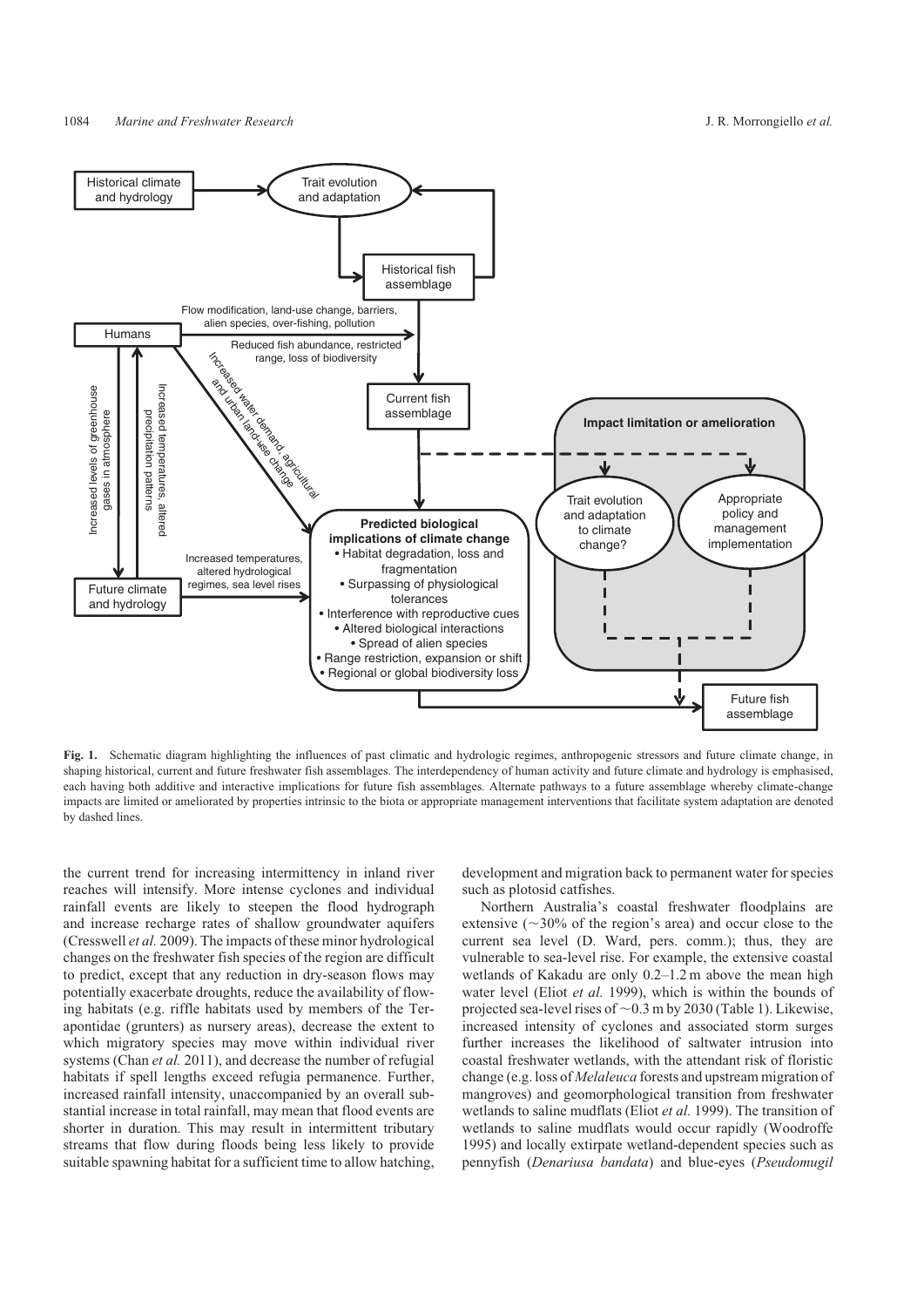

**Fig. 2.** Example of the spatially and temporally variable impacts that climate change will have on Australia's hydrology. Within Tasmania, average runoff into some lakes is projected to increase whereas in others it will decline, and the magnitude of these changes will be seasonally dependent. Modelling of inflows to selected Tasmanian lakes for the period 2010–2100 relative to baseline inflows in 1961–1990 (Bennett *et al.* 2010), including a seasonal summary of percentage change in catchment runoff (average of six regional climate projections). Time series show 30-year trailing moving averages of inflows from highresolution regional climate projections. Central estimate is the mean of six high-resolution regional climate projections, with the ranges showing the wettest and driest regional simulations.

*tennellus* and *P. gertrudae*) and potentially reduce population sizes of many other species, including the diadromous barramundi (*Lates calcarifer*) for which coastal floodplain wetlands are an important nursery habitat. A shift from a wetland to saline mudflat habitat would have widespread effects on primary production, foodwebs, fish-assemblage structure and overall diversity.

Mean annual air temperatures in northern Australia already range from  $30^{\circ}$ C to  $33^{\circ}$ C, and maximum instantaneous water temperatures frequently exceed this range (e.g.  $>37^{\circ}$ C), particularly during the dry season (Pusey *et al.* 2004; Hamilton 2010). Projected warming in northern Australia, coupled with increased intermittency in rivers that regularly cease to flow (Cresswell *et al.* 2009; Kennard *et al.* 2010), may result in refugial water temperatures exceeding the physiological tolerances, already near their lethal limit, of many species. Although altered thermal regimes might cause a contraction in the distributions of some species in northern Australia, others may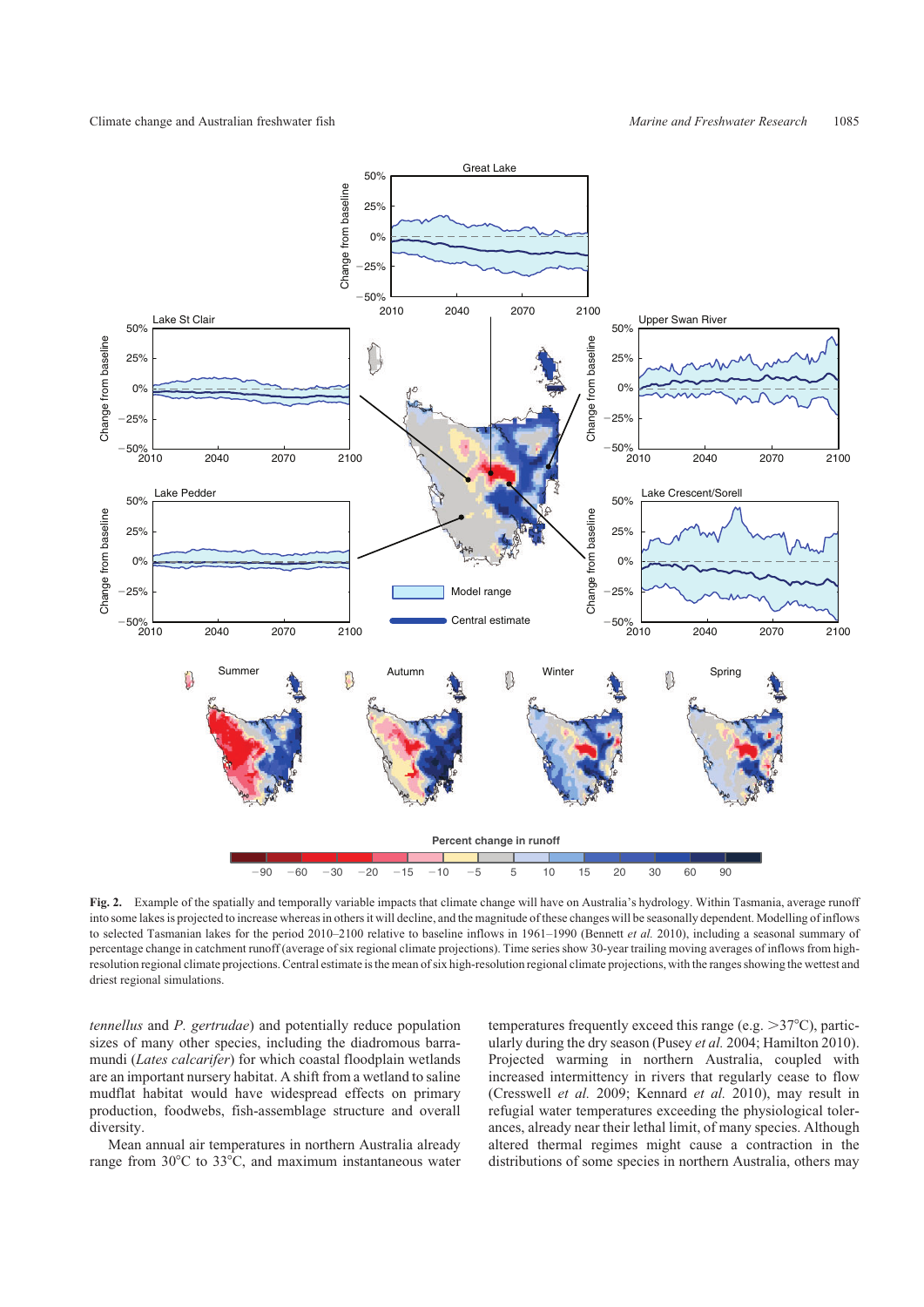| Region                | Area covered                                                                                                                    | Historical hydrologic and climatic<br>regimes                                                                                                                                                                                                                                    |                                                                                                                                                                                                    | Climate-change projections                                                                                                    |                                                                                                                | References                                                                                                                                                    |
|-----------------------|---------------------------------------------------------------------------------------------------------------------------------|----------------------------------------------------------------------------------------------------------------------------------------------------------------------------------------------------------------------------------------------------------------------------------|----------------------------------------------------------------------------------------------------------------------------------------------------------------------------------------------------|-------------------------------------------------------------------------------------------------------------------------------|----------------------------------------------------------------------------------------------------------------|---------------------------------------------------------------------------------------------------------------------------------------------------------------|
|                       |                                                                                                                                 |                                                                                                                                                                                                                                                                                  | Rainfall and air temperature                                                                                                                                                                       | Hydrology                                                                                                                     | Other                                                                                                          |                                                                                                                                                               |
| Australia<br>Northern | Coastal river basins<br>from Kimberley<br>York Peninsula<br>(west) to Cape<br>(east)                                            | dominated. Intermittency and variability<br>Seasonal climate. Flow regime summer<br>rainfall, evapotranspiration and water<br>sponding to gradients in temperature,<br>increase further from coast, corre-<br>deficit.                                                           | more intense rainfall events<br>$+1-3$ °C by 2070; $+1-6%$<br>evapotranspiration rate;                                                                                                             | days of zero flow in Gulf<br>$-1\%$ to $+4\%$ change in<br>annual discharge; +7<br>region                                     | Increased intensity<br>$0.25 - 0.8 - m$ sea-<br>of cyclones;<br>level rise                                     | Eliot et al. 1999; CSIRO and Bureau<br>Pusey and Kennard 2009; Kennard<br>et al. 2009; McJannet et al. 2009;<br>of Meteorology 2007; Cresswell<br>et al. 2010 |
| Wet Tropics           | north-eastern coast<br>narrow strip along<br>(north) to Herbert<br>River (south), in<br><b>Bloomfield River</b><br>Queensland's | Stable baseflow during dry season. Flow<br>in high flows and floodplain inundation.<br>Highly seasonal climate, with low inter-<br>annual variability. Summer rains result<br>magnitude inversely related to tidal<br>penetration.                                               | fall by 2030; more seasonally<br>+5% change in annual rain-<br>variable and intense rainfall<br>$+1-3$ °C by 2070; -10% to                                                                         | Increased flow seasonality<br>and duration of low-flow<br>periods                                                             | Increased intensity<br>$0.32$ -m sea-level<br>of cyclones and<br>storm surges;<br>rise                         | Russell et al. 1996; Eliot et al. 1999;<br>Williams et al. 2003; CSIRO and<br>Bureau of Meteorology 2007;<br>McJannet et al. 2007                             |
| Lake Eyre<br>Basin    | rivers of Lake Eyre<br>Basin and central<br>Inland draining<br>Australia                                                        | Hot and dry, with highly variable flows.<br>sionally result in filling of the terminal<br>Monsoon-driven rainfall events occa-<br>Lake Eyre.                                                                                                                                     | $-30%$ to $+20%$ change in<br>annual rainfall by 2070<br>1-3°C increase by 2070;                                                                                                                   | of already variable flows;<br>Hard to ascertain because<br>projected rainfall<br>large variation in                           | increasing flood<br>More intense<br>potentially<br>magnitude<br>cyclones                                       | Puckridge et al. 1998; CSIRO and<br>Bureau of Meteorology 2007                                                                                                |
| SW Australia          | rivers of SW WA,<br>from Arrowsmith<br>River to Israelite<br>Coastal flowing<br>$_{\rm Bay}$                                    | rivers' discharge over the past 35 years<br>Mediterranean climate. Highly seasonal<br>aquatic systems intermittent. Existing<br>drying trends of $-10\%$ to $-15\%$ in<br>rainfall and 50% reduction in some<br>and predictable stream flow, many<br>Highly modified catchments. | reduction by 2030; up to 70%<br>temperature days (>40°C);<br>rainfall reduction by 2070<br>$-8%$ median-rainfall<br>Increase in extreme-                                                           | 2030; increase in zero-<br>$-25%$ amual runoff by<br>flow days                                                                | reductions by<br>groundwater<br>Up to 10-m<br>2030                                                             | Nicholls et al. 1997; IOC12002; Halse<br>et al. 2003; Suppiah et al. 2007;<br>CSIRO 2009a, 2009b                                                              |
| <b>SE</b> Australia   | Southern and upland<br>streams of Murray-<br>coastal streams of<br>Vic., and south-<br>Darling Basin,<br>eastern NSW            | snow in upland areas). Maximum stream<br>Temperate climate. Maximum precipita-<br>common. Highly modified catchments<br>variability. Supra-seasonal droughts<br>tion in winter and spring (including<br>flow occurs in spring although this<br>displays significant inter-annual | in extreme-temperature days<br>$+0.9 - 3.8$ °C by 2070 increase<br>$(>40^{\circ}C)$ ; fewer days <0°C;<br>2-10% reduction in rainfall,<br>$6-10%$ increases in<br>evapotranspiration               | runoff, possibly $> -50\%$<br>ments by 2070; increase<br>runoff in some catch-<br>$-5%$ to $-10%$ annual<br>in zero-flow days | Increased bushfire<br>93% reduction in<br>areas covered by<br>frequency; 30-<br>snow for $>30$<br>days by 2050 | Meteorology 2007; CSIRO 2008<br>Jones and Durack 2005; Nicholls<br>2005; CSIRO and Bureau of                                                                  |
| Tasmania              | Island of Tasmania                                                                                                              | perennial lakes, lagoons, swamps and<br>Moderate to high annual rainfalls<br>$(744 - 2537$ mm). Large and small<br>Wet and cool temperate climate.<br>marshes                                                                                                                    | decreases and winter increa-<br>decreases across all seasons<br>in Central Plateau, summer<br>$+0.6-3$ °C by 2100; rainfall<br>ses in the south-west<br>summer and autumn<br>increases in the east | Large spatial differences<br>in changes to annual<br>runoff, from -30%<br>$to > +50%$                                         | Increased intensity<br>of rainfall events<br>in the east                                                       | CSIRO and Bureau of Meteorology<br>2007; Bennett et al. 2010; Grose<br>et al. 2010                                                                            |

Table 1. Geographical descriptions and projected climatic and hydrologic changes for six Australian freshwater regions covered in the review Table 1. Geographical descriptions and projected climatic and hydrologic changes for six Australian freshwater regions covered in the review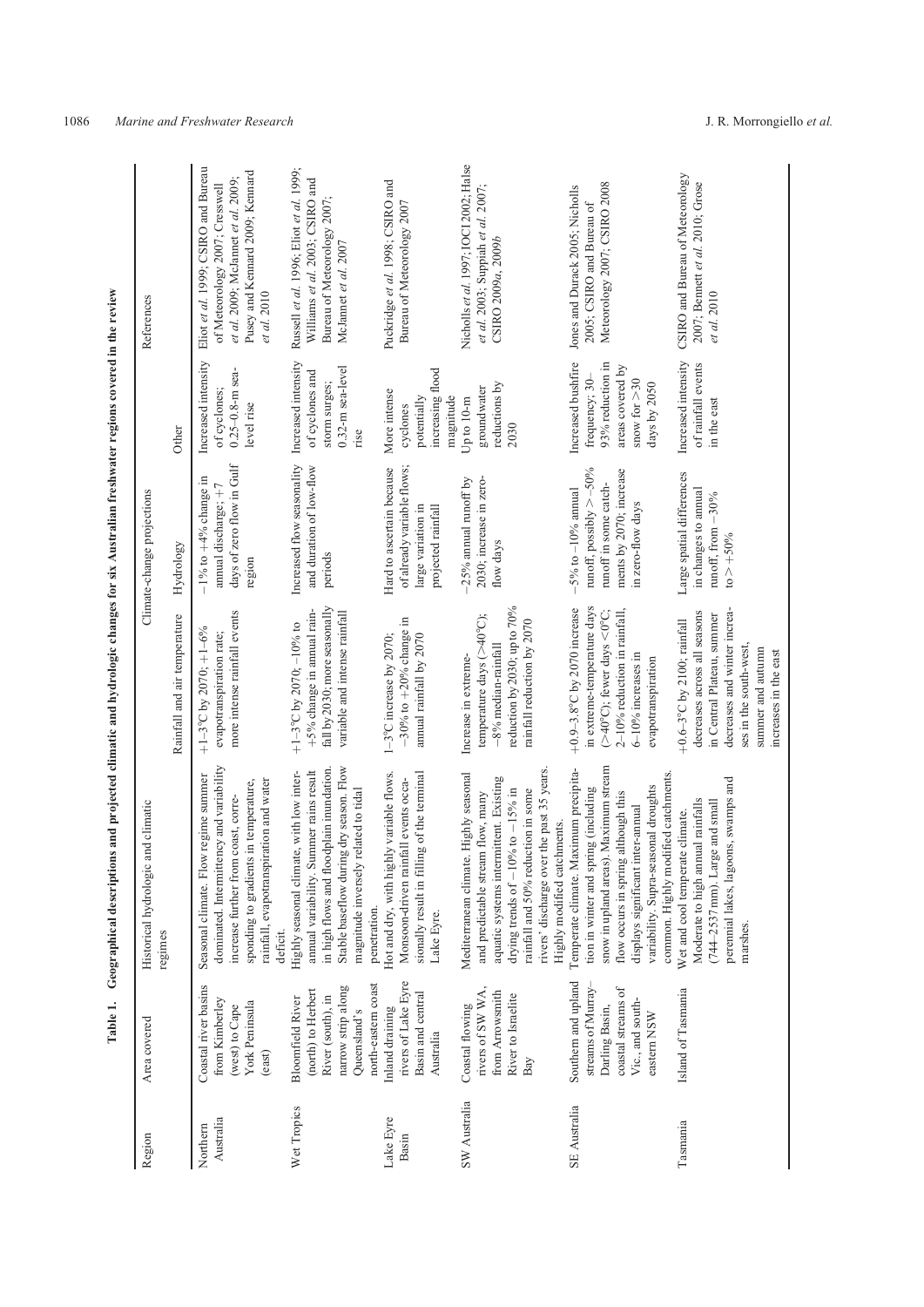

**Fig. 3.** Australian freshwater regions compared in the review.

experience geographic range shifts and expansions when dispersal is not restricted by barriers. For example, the broad-scale distribution of spangled perch (*Leiopotherapon unicolor*) was suggested to be limited by the  $4^{\circ}$ C winter isotherm (Llewellyn 1973), whereas more recent research has extended the distribution further south (Schiller *et al.* 1997). Whether this is due to a shift southward of the limiting isotherm, or extension beyond this thermal limit, is unknown. However, range shifts in many other species restricted to this region may be constrained, given the presence of arid zones to the immediate south and the presence of the Great Dividing Range in the east.

Importantly, the generally low levels of human development, near-natural condition of the catchments and flow regimes coupled with the few artificial barriers to fish movement and dispersal mean rivers of northern Australia provide a circumstance where the native fauna is less constrained by human factors in its potential capacity to adjust to system-wide changes as a result of global climate change.

# Wet Tropics

Australia's Wet Tropics region is confined to a small and isolated coastal strip in the continent's north-east (Fig. 3) characterised by forested mountain ranges in the upper reaches and cleared alluvial floodplains in the lowlands (Russell *et al.* 1996). The current climate is highly seasonal, with low interannual variability (Table 1; Kennard *et al.* 2010). During the monsoonal summer months (December–March), air temperature, rainfall and floodplain inundation are at their peaks, whereas stable baseflows extend through the dry season (April–November), maintained by rainfall-recharged groundwater and cloud capture in upland rainforests (McJannet *et al.* 2007). The Wet Tropics region hosts a highly diverse and endemic freshwater fish fauna ( $\sim$ 107 species,  $\sim$ 50% of Australia's freshwater fish biodiversity), including representatives from 37 families (Pusey *et al.* 2008). These families can be divided into the following two broad groups: those distinguished by low within-family generic and specific diversity (i.e. one species per family, e.g. Scorpaenidae (bullrout)), and those characterised by higher specific or generic diversity and containing endemics (e.g. Melanotaeniidae (rainbowfishes)). Most of the fish biodiversity is found on the narrow coastal plain, in short, lowland mainchannel sections of rivers, owing to natural and anthropogenic instream barriers that limit upstream movement (Pusey and Kennard 1996). However, upland streams are important reservoirs of endemic species because of their prolonged isolation and persistence as refugia through past glacial maxima (Schneider and Moritz 1999).

Climate-change modelling suggests that warming and rainfall changes will be less pronounced on the north-eastern coast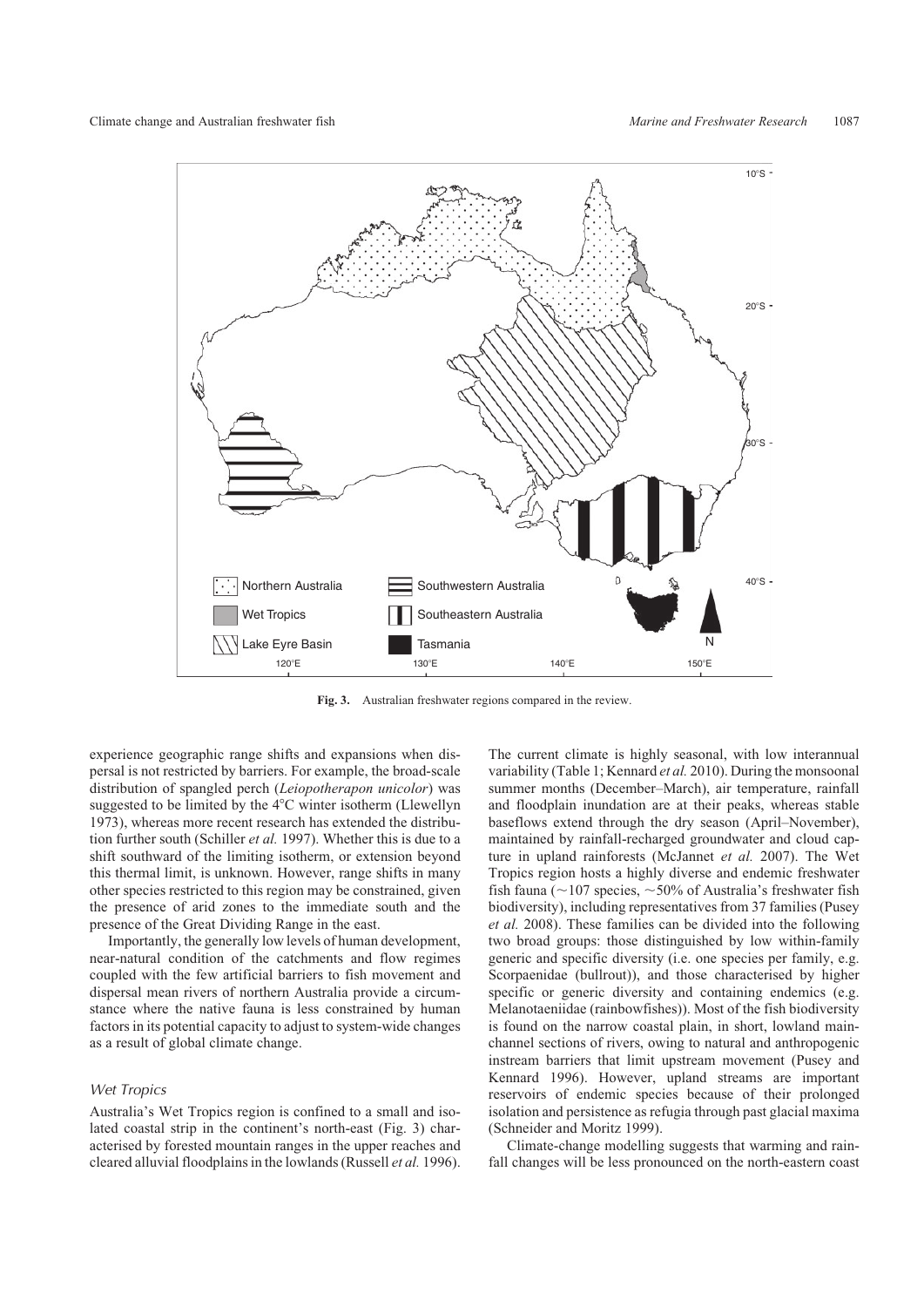than elsewhere in Australia (CSIRO and Bureau of Meteorology 2007). However, the effects of increased flow seasonality and duration of dry periods (Table 1) is likely to result in greater upstream tidal penetration, longer water-residence times and increased water temperatures (Rayner *et al.* 2008). Increased water extraction for human use also has the potential to exacerbate these effects, with implications for water quality, habitat availability, riparian vegetation structure, instream productivity and ultimately fish assemblages (Pusey *et al.* 2008; Rayner *et al.* 2009). For example, climate-induced alterations to the structure of riparian vegetation communities could affect the availability and consumption of riparian fruits by khaki grunter (*Hephaestus tulliensis*) (Rayner *et al.* 2009). Increases in water-residence time, instream temperature and autochthonous production could advantage alien species such as black mangrove cichlid (*Tilapia mariae*) that consume filamentous algae – a niche that appears under-utilised by native species (Rayner *et al.* 2009). Increases in the intensity of cyclones and rainfall events will result in a concurrent change in flood-disturbance regimes (Eliot *et al.* 1999; Williams *et al.* 2003), and disrupt the seasonal cycle of fish-assemblage structure and function (T. Rayner, unpubl. data).

Cyclonic storm surges will exacerbate the effects of saltwater intrusion associated with sea-level rise (CSIRO and Bureau of Meteorology 2007). Projected sea-level rises are likely to have analogous impacts on the habitat and fishes of the Wet Tropics to those associated with past sea-level rises (e.g. during the Holocene) where between 50 and 400 km of main channel habitat in each catchment was lost (Chivas *et al.* 2001; Yokoyama *et al.* 2001). For example, the lesser salmon catfish (*Arius graeffei*) is not found in the Wet Tropics, whereas it is present in all surrounding systems, where long, low-gradient main channels were maintained during past climate-change events (Pusey *et al.* 2004). In contrast, the presence of high mountains in the region is likely to have buffered fishes from past climate-change events by maintaining flows through cloud capture, especially in small streams. This hypothesis is consistent with the work of Tedesco *et al.*(2005) who found the highest fish species richness in Central and South American and West African drainages that were connected to rainforest refugia during the last glacial maximum. Increases in the basal elevation of orographic cloud formation of 100 m per degree of warming are predicted, with major implications for flow volumes in upland tropical streams (Still *et al.* 1999). Fish species that are restricted to shallow riffle habitats (e.g. Allen's cling-goby (*Stiphodon alleni*), scaleless goby (*Schismatogobius* sp.) and *Glossogobius bellendenensis*; Pusey *et al.* 2004) are particularly vulnerable to extended periods of low rainfall, because their habitats are likely to experience more frequent and extreme drying. Never before have Wet Tropics fish faced the challenge of rapid climate change with the added pressure of human disturbance.

# Lake Eyre Basin

Riverine systems in the arid and semiarid interior of Australia are characterised by unpredictable and highly variable hydrology (Puckridge *et al.* 1998). Consequently, rivers persist as a chain of isolated waterholes for most of the time. In the major catchments, such as the Diamantina/Warburton, Georgina and Cooper, flow and flood events generally occur in summer and occasionally fill large terminal lakes, such as Lake Eyre. The 23 native and 2 alien fish species present in central Australian rivers often have life-history characteristics adapted for these variable habitats (Pusey *et al.* 2004; Balcombe *et al.* 2006; Kerezsy 2010), with the majority of species reproducing throughout the year in permanent waterholes (Balcombe and Arthington 2009). Many fish species from central Australian waterways are also capable of migrating long distances (at least 300 km in the case of *L. unicolor*) in ephemeral desert systems when flow and connection pathways are re-instated (Kerezsy 2010). Additionally, some species such as desert goby (*Chlamydogobius eremius*) and Lake Eyre hardyhead (*Craterocephalus eyresii*) possess specific traits, such as tolerance to hypersaline and hypoxic conditions and the ability to take up oxygen from the air, that enable them to persist in arid environments (Thompson and Withers 2002; McNeil and Schmarr 2009).

Given that arid-zone fish must persist in isolated waterholes for the majority of the time, any prolonged drying of central Australia that exceeds waterhole permanence thresholds would reduce ranges for species in systems where there is already little surface water (Silcock 2009). In extreme cases, such as the Neales catchment in South Australia where only a single permanent waterhole exists (McNeil and Schmarr 2009), prolonged drying could result in catchment-wide extinction of all species. Although most arid-zone fish species have a wide distribution, some are range-limited, and these species would obviously be most at risk if catchments experienced increased drying. Examples include the endemic Cooper Creek catfish (*Neosiluroides cooperensis*) and arid-zone populations of more widespread species such as Australian smelt (*Retropinna semoni*), carp gudgeon (*Hypseleotris* spp.), barred grunter (*Amniataba percoides*) and golden goby (*Glossogobius aureus*). It is important, however, to acknowledge the role of natural environmental variability with, for example, an ephemeral catchment such as the Mulligan containing no water in a dry year and at least seven species of fish following a flood (Kerezsy 2010). Consequently, determining the precise impact of climate change (as opposed to the overall impact of on-going climatic variability) on these arid riverine systems is likely to be difficult.

In contrast, the responses of isolated fish populations in spring complexes to a reduction in the availability of artesian water, associated with less rainfall and groundwater recharge (Fairfax *et al.* 2007), are more predictable. These include range reductions and possible extinction of endangered and endemic species in springs such as Dalhousie in South Australia and Edgbaston and Elizabeth Springs in Queensland. Undoubtedly, the species at most risk from spring drying include the redfinned blue eye (*Scaturiginichthys vermeilipinnis*), which is currently present in only four springs at Edgbaston in western Queensland (Fairfax *et al.* 2007), the Dalhousie endemics (*Neosilurus* sp., *Cratocephalus dalhousiensis*, *Chlamydogobius* sp.) and the Flinders Ranges gudgeon (*Mogurnda clivicola*), which is restricted to two springs in the Northern Flinders Ranges (McNeil *et al.* 2010). These fish species, however, currently face more immediate threats such as alien species (Kerezsy 2009), agricultural development and disease (McNeil and Schmarr 2009). Additionally, water-resource development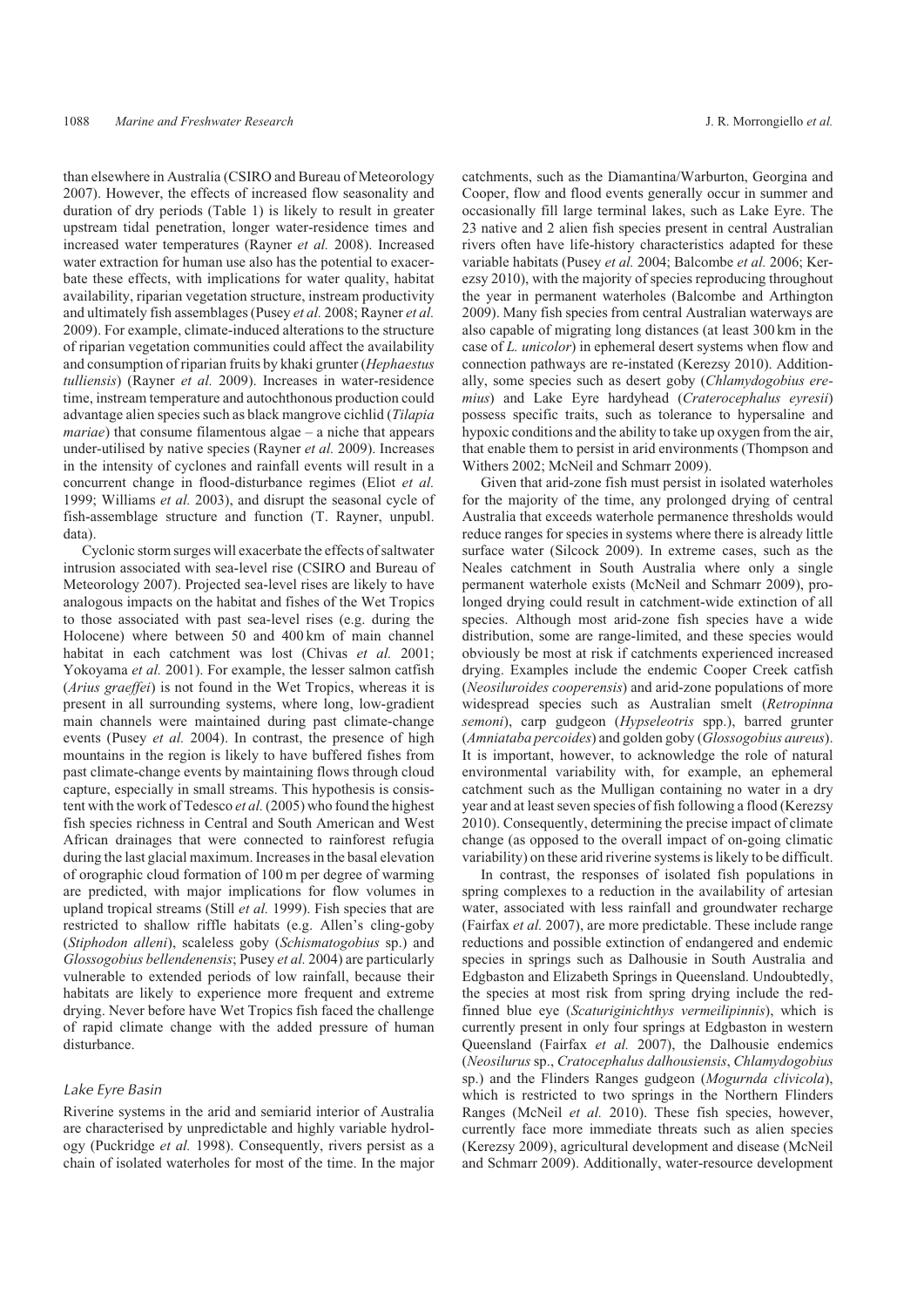in the Lake Eyre Basin is likely to increase under drying climatic conditions, with the possible exploitation of artesian spring resources posing a catastrophic threat to the persistence of these groundwater-dependent species.

## South-western Australia

The Mediterranean climate of south-western Australia is characterised by highly seasonal rainfall (Nicholls *et al.* 1997), resulting in seasonal stream flow and significant periods of natural intermittency. As a consequence, the aquatic fauna has evolved under a regime of seasonal inundation of wetlands and annual periods of no-flow in rivers (Bunn *et al.* 1986). However, since 1975, a climatic phase shift has seen significant reductions in rainfall and stream flows (Table 1) (CSIRO 2009*a*). Furthermore, 80–90% of native vegetation has been cleared for agriculture (Halse *et al.* 2003), resulting in  $>70\%$  of the Australian continent's secondary salinised areas. Now only  $\sim$ 44% of flow in the largest 30 rivers is fresh (Mayer *et al.* 2005). These current stressors have already caused reductions in the range of aquatic fauna from upstream areas of catchments (e.g. Morgan *et al.* 1998; Halse *et al.* 2003; Davies 2010) and the greatest diversity of freshwater fishes is now found in less-degraded, forested systems (Morgan *et al.* 1998).

Although this region hosts a relatively low-diversity native fish assemblage (10 native, 10 alien species), 80% of these natives are endemic (Morgan *et al.* 1998). Many species have highly restricted distributions; e.g. salamanderfish (*Lepidogalaxias salamandroides*), black-stripe minnow (*Galaxiella nigrostriata*) and mud minnow (*G. munda*) are found almost exclusively in seasonal peat-wetland habitats of the far southwest (Pusey and Edward 1990; Morgan *et al.* 2000). Endemic freshwater fish species of the region breed during high flow periods in winter and spring (Allen *et al.* 2002) and this is the period projected to continue to experience substantial declines in rainfall and discharge (CSIRO 2009*a*). Many species also move into seasonally inundated tributary or wetland habitats to spawn (e.g. Pen and Potter 1991; Beatty *et al.* 2009). Durational suitability of these habitats has already declined since 1975 and will continue to decline in the face of an additional 25% reduction in annual flow (CSIRO 2009*a*). The projected additional decreases in rainfall, stream flow and groundwater recharge (CSIRO 2009*a*, 2009*b*), and increases in extreme weather events associated with climate change (Table 1), coupled with increased human exploitation of water resources (CSIRO 2009*a*, 2009*b*) will only exacerbate current impacts on an already stressed system.

Substantial reductions in groundwater levels will have major implications for habitat availability. For example, groundwaterderived baseflow in the Blackwood River is important in maintaining access to feeding areas (riffles) for freshwater cobbler (*Tandanus bostocki*), with a reduction of just 8% in baseflow discharge predicted to prevent access to riffle zones (Beatty *et al.* 2010*b*). Further reductions in rainfall will potentially prevent access to these habitats because baseflow magnitude depends on the previous year's rainfall (Golder and Associates 2008). Likewise, projected reductions in groundwater discharge may result in the loss of tributaries as freshwater refugia during baseflow periods (Beatty *et al.* 2009). Further rainfall and groundwater reductions in the northern region of south-western Australia will threaten the habitats of outlying populations of both *Galaxiella* species (300 km north of common range Morgan *et al.* 1998; Beatty *et al.* 2010*a*) which are already under pressure from recent flow reductions (Durrant 2009). Reductions in rainfall, delayed onset of the wet season and lowered groundwater levels are likely to seriously threaten the two aestivating species, namely *L. salamandroides* and *G. nigrostriata* (Pusey and Edward 1990). Both species are very small, with limited energetic capacity to persist for many months in the dormant condition; prolongation of this state increases mortality and has serious consequences for subsequent reproductive viability after the onset of winter rains (Pusey 1990).

Salinisation of lotic systems has already altered fish assemblages, causing upstream colonisation by estuarine species and downstream contraction of more sensitive species into remaining fresher habitats (Beatty *et al.* 2009; Beatty *et al.* 2010*a*). Along with maintaining habitat connectivity, fresh groundwater discharge buffers salinities in the main channel of the Blackwood River (Beatty *et al.* 2010*b*), resulting in several fishes utilising only the main channel during baseflow periods when most freshwater tributaries cease to flow (Beatty *et al.* 2009). Although the relationship between future rainfall reductions and trends in salinisation of rivers throughout this region is largely unknown (Mayer *et al.* 2005), further reductions in fresh groundwater discharge have the potential to result in the loss of main channel habitat for freshwater fish in many southwestern rivers. Some species, such as western minnow (*Galaxias occidentalis*), may be resilient to additional hydrological changes compared with other fish species that have undergone drastic range declines or have highly specialised habitat requirements. This fish has an acute salinity tolerance of  $14 \text{ g L}^{-1}$ (Beatty *et al.* 2011) and continues to occupy large areas of inland salinised catchments (Morgan *et al.* 1998; Beatty *et al.* 2011).

Projected increases in the number of extreme-temperature days (i.e.  $>40^{\circ}$ C, Suppiah *et al.* 2007) will increase the risk of the thermal tolerances of fish being exceeded in the small refuge-pool habitats typical throughout the south-west (Davies 2010), which could result in southerly contractions of the region's fish fauna (Booth *et al.* 2011). Temperature is also a critical factor in the reproduction and growth of many freshwater fish species (e.g. Pen and Potter 1991) and changes in prevailing average temperature regimes may lead to a decoupling of the thermal and hydrological conditions essential for reproductive success. Reductions in discharge and elevated temperatures are likely to favour the continued establishment and spread of alien species in south-western Australia, such as mosquitofish (*Gambusia holbrooki*) and goldfish (*Carassius auratus*). In particular, *G. holbrooki* is predicted to increase in prevalence because of its life-history characteristics and high thermal and salinity tolerances (Pyke 2005), with its likely increased dominance of remaining refugia further imperilling the persistence of native species into the future.

## South-eastern Australia

South-eastern Australia has a diversity of freshwaters, ranging from coastal rivers to alpine streams (Table 1, Fig. 3) and spans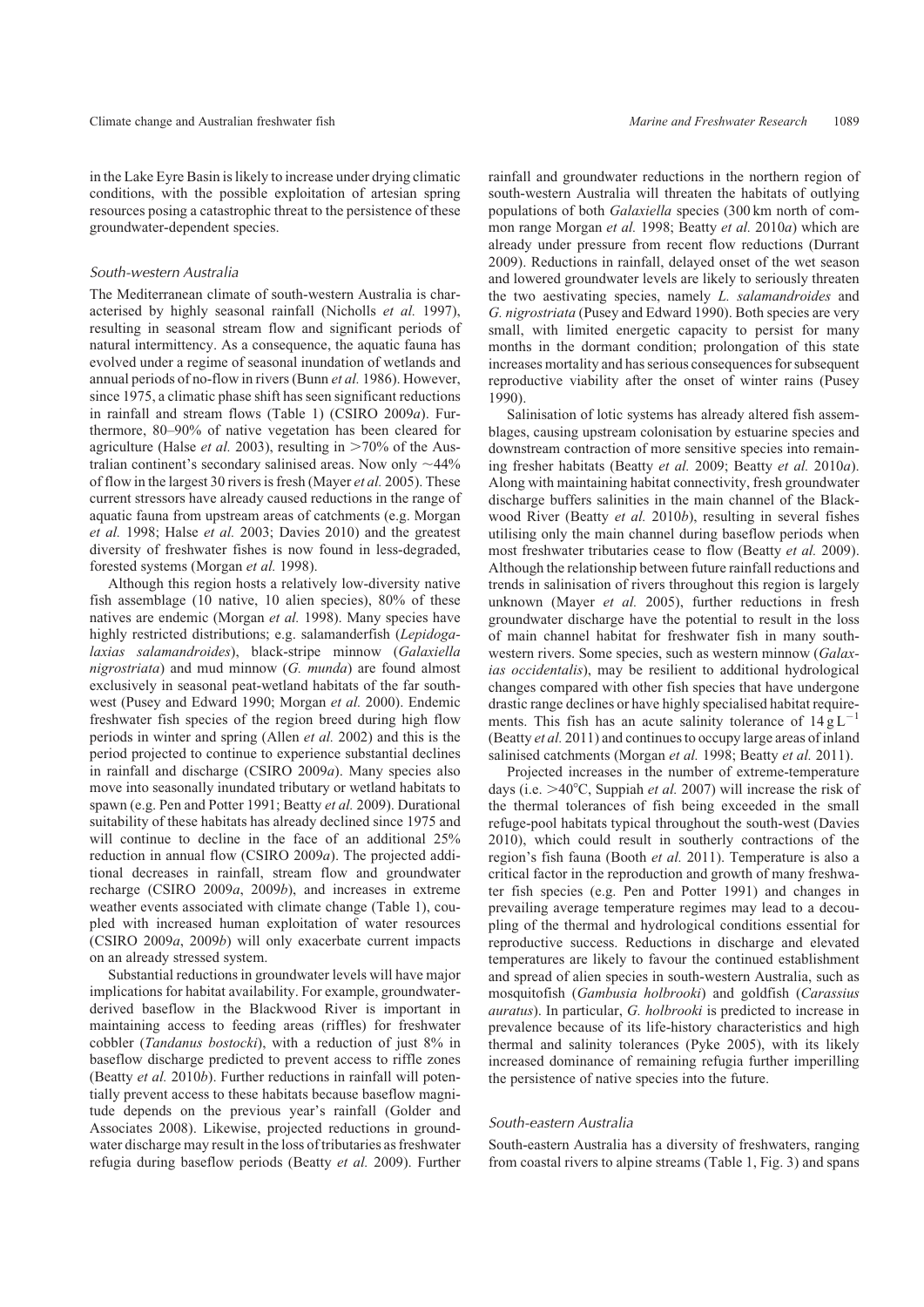several biogeographical provinces (Unmack 2001). The seasonally variable climate experiences precipitation peaks in winter and spring, and is frequently punctuated by drought (Murphy and Timbal 2008), with many lowland streams experiencing cease-to-flow conditions for significant periods in most years (Kennard *et al.* 2010). Large areas of this region are heavily developed for agriculture and forestry, or urbanised such that much of the available water is exploited for human consumption. Despite this extensive human disturbance, southeastern Australia continues to host a relatively high number of native fish species ( $\sim$  54 species, Allen *et al.* 2002; Lintermans 2007). Climate change is predicted to severely affect the freshwaters of this region, with significant declines in rainfall and increases in temperature resulting in less runoff, increased evapotranspiration and decreased groundwater recharge, as well as increased frequency and severity of drought, bushfire and individual rainfall events (Table 1). These additional climatic impacts will add to, or compound, the existing anthropogenic stressors that have already degraded the region's freshwaters.

South-eastern Australia has recently experienced one of the most severe and prolonged droughts on record (Murphy and Timbal 2008). During this 'millennium drought', many small and headwater streams ceased flowing or completely dried out, resulting in the mortality of local fish assemblages and loss of species at the regional level (Bond and Lake 2005; Morrongiello *et al.* 2006). Species particularly affected were river blackfish (*Gadopsis marmoratus*), mountain galaxias (*Galaxias olidus*), southern pygmy perch (*Nannoperca australis*) and the coolwater alien salmonids *Salmo trutta* and *Oncorhynchus mykiss*. These drought conditions reflect projections of longer dry spells and reduced runoff (CSIRO and Bureau of Meteorology 2007) that will intensify cease-to-flow events and potentially lower ground-water levels, thus rendering isolated pool habitats more vulnerable to complete desiccation via evaporation (Lake 2003). Increased drying may also expose acid sulfate soils (Kingsford *et al.* 2011), that when rewetted can seriously affect water quality. The occurrence of locally catastrophic fish kills may increase in the future because flow pulses following extended dry spells have commonly resulted in 'blackwater' events that cause mass mortality of fish because of low dissolved oxygen (Howitt *et al.* 2007) and toxic polyphenols (McMaster and Bond 2008). Reductions in river discharge will increase ephemerality and lead to greater fragmentation and isolation of habitat, potentially limiting genetic exchange among local populations. Although this can result in high levels of genetic structuring within ephemeral streams (e.g. *N. australis* Cook *et al.* 2007), any larger-scale drying may increase the incidence of genetic bottlenecks and the loss of locally adapted genotypes from whole regions.

Fish in many regulated lowland systems of south-eastern Australia probably face fewer acute risks of a drier climate than those in ephemeral systems, although they are still likely to be negatively affected by reduced runoff and increased human water demands. These fish assemblages are already in a generally degraded state and composed of resistant or resilient species (Humphries and Lake 2000). Further reductions in discharge during spring are likely to result in a loss of flow peaks that act as spawning cues for several lowland river fish species (Humphries *et al.* 1999). Reduced flood frequency and magnitude could have

a negative impact on riparian trees such as river red gum (*Eucalyptus camaldulensis*) (Horner *et al.* 2009) and impede the transport of terrestrial organic carbon into the river channel, which helps support the food chain on which fish rely (Robertson *et al.* 1999).

In coastal river systems, most fish species are diadromous and spawn from autumn to winter, coinciding with peaks in river discharge. Recent studies, for example, have found that tupong (*Pseudaphritis urvillii*) (Crook *et al.* 2010*b*) and Australian grayling (*Prototroctes maraena*) (Koster and Dawson 2009) undertake downstream spawning migrations in response to within-channel flow peaks. O'Connor and Mahoney (2004) also showed that *P. maraena* will reabsorb their eggs and fail to spawn if appropriate flows do not occur during the autumn– winter period. Reductions in the frequency of flow peaks in autumn–winter that trigger spawning behaviour, therefore, present a potential threat to reproduction and recruitment of diadromous species in coastal river systems. Reduced flows are also associated with increased periods of estuary mouth closure and species that exhibit obligate diadromy will not be able to complete their life cycles if they are unable to access the sea at the appropriate time of year (Gillanders *et al.* 2011).

Climatic warming may compound stressors associated with stream drying through raised water temperatures and associated reduced dissolved oxygen, resulting in the physiological tolerances of at least some species being surpassed (McNeil and Closs 2007; McMaster and Bond 2008). Successful spawning and recruitment under such conditions is highly unlikely, even if a pool ultimately retains enough water to permit survival of the resident fish. For example, the maximum sustained tolerable temperatures for adult *G. marmoratus*, *N. australis* and *R. semoni* are within the range 27-29°C, whereas gamete viability and larval survival of *N. australis* and *R. semoni* are very low at these levels (Harasymiw 1983). Projected increases in fire frequency and severity in upland areas could also have catastrophic impacts on fishes, because of acute thermal stress, water quality degradation, habitat loss and sedimentation (Lyon and O'Connor 2008). Species such as barred galaxias (*G*. *fuscus*), two-spined blackfish (*G. bispinosus*) and Macquarie perch (*Macquaria australasica*) are particularly vulnerable to local extinction because of their already fragmented ranges (Lintermans 2007), whereas aliens such as salmonids will experience range contractions as a result of widespread warming (Bond *et al.* 2011).

A warmer climate may also facilitate increases in the range or abundance of some species in south-eastern Australia normally associated with warmer or more northern freshwaters (Bond *et al.* 2011; Booth *et al.* 2011). For example, the southerly range of golden perch (*M. ambigua*) is partly temperature-limited. Morrongiello *et al.* (2011) found that during the recent drought, the annual growth of *M. ambigua* in south-eastern Australian lakes was negatively correlated with declining water levels; however, this effect was offset by increased growth during warmer years. Despite climatic models projecting significant declines in future water availability, fish growth may increase because of a disproportionate lengthening of the growing season, and thus make these higher latitudes more favourable habitat. Such a pattern is supported by modelling of *M. ambigua*'s distribution under future climate-change scenarios (Bond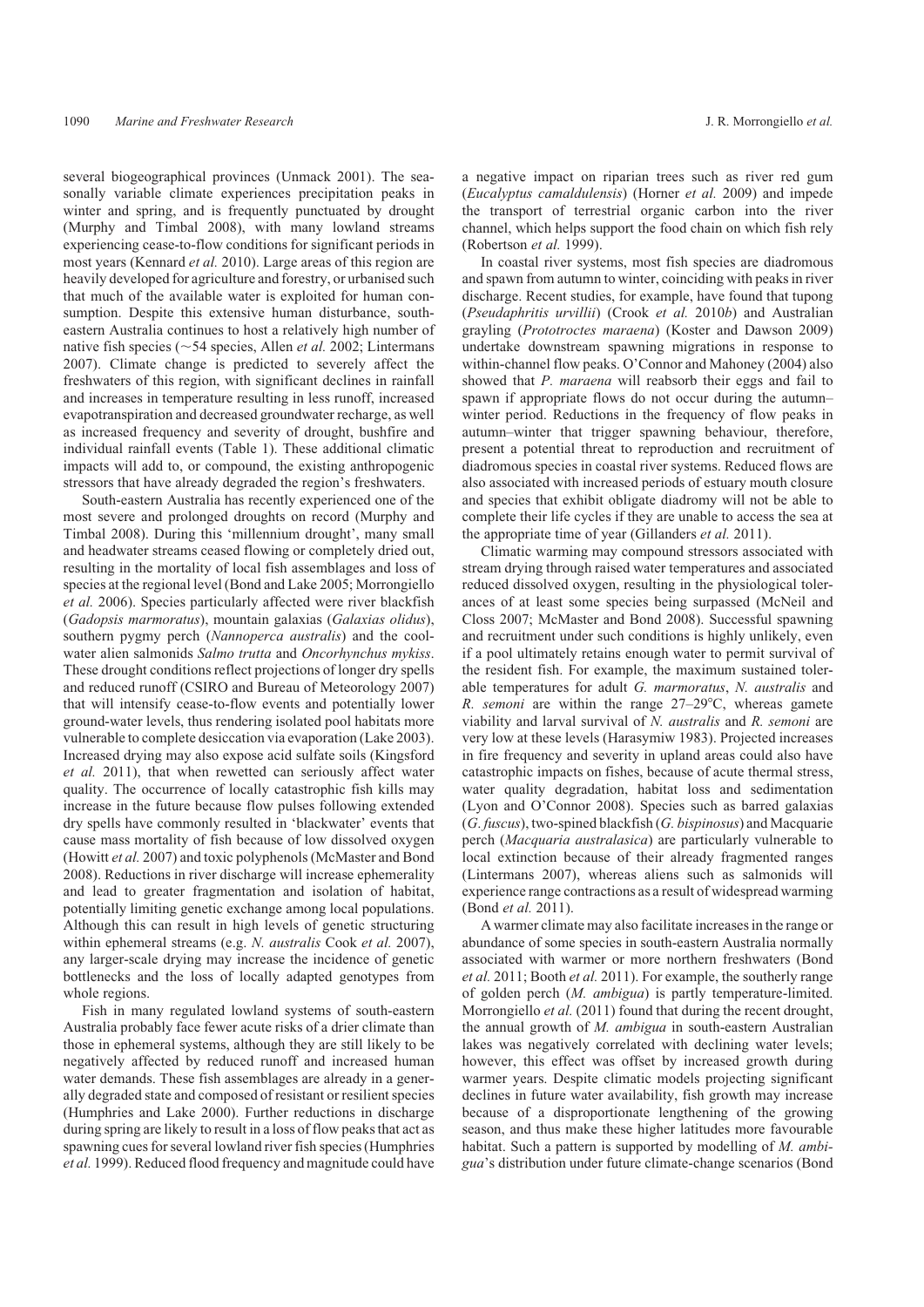Climate change and Australian freshwater fish *Marine and Freshwater Research* 1091

*et al.* 2011). The potential for such range shifts may, however, be retarded by in-stream barriers or geographic features (Booth *et al.* 2011; Morrongiello *et al.* 2011).

#### Tasmania

Tasmania's unique freshwater environment is characterised by an extensive network of lentic water bodies, particularly in the state's Central Plateau region (Table 1; Hardie *et al.* 2006), resulting in a highly endemic fish fauna (Allen *et al.* 2002). This region's 10 endemic galaxiids naturally have restricted distributions; however, the additional impacts of predation by alien fish species and anthropogenic catchment and waterway manipulations for hydro-electricity generation (Hardie *et al.* 2006; Stuart-Smith *et al.* 2007), irrigation and recreation have resulted in distributions being further constrained. Limited lifehistory and physiological-tolerance information is available for most of the galaxiid endemics; however, they are thought to be adapted to predictable and relatively benign conditions, and thus to be sensitive to environmental change.

In Tasmania, climate change is projected to result in more seasonally and spatially variable rainfall, with concordant shifts in local hydrology (Fig. 2). In the upper Derwent and Lake St Clair regions, catchment runoff is projected to significantly decline, particularly during summer (Bennett *et al.* 2010). In the Lake Pedder region, rainfall is projected to increase over winter and decline over summer, with no significant change to mean annual levels (Grose *et al.* 2010). Swamp galaxias (*Galaxias parvus*, Lake Pedder) and Clarence galaxias (*G. johnstonii*, Upper Derwent) are endemic to these regions of Tasmania's south-west and rely on marshes and headwater rivulets as important refuges from predation and competition from brown trout (*S. trutta*) and the more widespread climbing galaxias (*G. brevipinnis*) (Crook and Sanger 1998*a*; Threatened Species Section 2006). Reduced summer runoff is likely to diminish habitat availability and connectivity, which may lead to further population declines for both species, as evidenced by recent surveys that indicate negative drought impacts on several *G. johnstonii* populations (Inland Fisheries Service, unpubl. data). Further, although projected increases in winter runoff may facilitate population connectivity, it may also heighten the risk of refuge invasion by *S. trutta* and *G. brevipinnis* because of increased stream flow and barrier inundation (Crook and Sanger 1998*a*).

Freshwaters on Tasmania's Central Plateau will experience the most significant declines in runoff, with average projected decreases of between 15% and 35% by 2100 (Bennett *et al.* 2010). Inflow changes for three representative lakes in the Central Plateau region (Great Lake and Lakes Crescent and Sorell) are included in Fig. 2. This area supports six endemic fish species, all likely to be affected by climate change, in addition to significant existing stressors. Declining lake levels have the potential to reduce refuge and spawning habitat for paragalaxiids (*Paragalaxias julianus*, *P. dissimilis*, *P. eleotroides* and *P. mesotes*) and saddled galaxias (*G. tanycephalus*), in turn leading to increased predation, increased risk of recruitment failure and a subsequent reduction in their abundance. Inflow decreases are also likely to influence power generation from these lakes, resulting in increased abstraction and altered water level-management regimes, as well as causing acute and chronic water-quality deterioration within shallow lakes and lagoons.

Spawning of golden galaxias (*G. auratus*) in Lakes Crescent and Sorell has been linked to rising water levels in late autumn to winter, which are needed to inundate the critical spawning habitat of cobbled littoral areas (Hardie et al. 2007). Spawning takes place in water temperatures ranging from  $1.4^{\circ}$ C to  $9.7^{\circ}$ C, with spawning peaks recorded in winter when temperatures were below  $5^{\circ}$ C (Hardie *et al.* 2007). Decreased winter inflows, coupled with projected warming of up to 2.5°C, may reduce spawning success by limiting habitat access and altering thermal cues.

One endemic galaxiid that may not be negatively affected by climate change is Swan galaxias (*G. fontanus*), which inhabits a restricted number of headwater streams around Tasmania's eastern highlands and midlands region (Crook and Sanger 1998*b*). This species appears to be remarkably tolerant of high temperatures, low oxygen and high chemical concentrations associated with low flows in residual stream-pool habitats (Threatened Species Section 2006); however, a significant number of *G. fontanus* monitoring sites were dry in 2008– 2009 (Inland Fisheries Service, unpubl. data). Nonetheless, although climate-change projections indicate that mean annual temperatures will increase in the region by several degrees, modelling (Fig. 2) indicates that inflows are projected to increase in the region and this is likely to decrease the threat of habitat loss resulting from headwater drying. In general, climate change is likely to increase the risk of population decline for many of Tasmania's endemic galaxiids proportional to projected hydrological change. These risks, however, need to be put into perspective with existing threatening processes (Hardie *et al.* 2006), particularly alien species, irrigation development and hydro-electricity generation.

## Adaptive potential among and within species

The evolution of Australia's fish species in a variable and unpredictable environment has led, in part, to a depauperate fauna (Allen *et al.* 2002). Yet this has also meant that many species have adaptations that enable survival, exploitation and even dependence on these unique conditions. Equally important, however, is the acknowledgement that other fish species have very localised ranges and narrow tolerances because of isolation and habitat or physiological specificity (Unmack 2001). Population and species persistence under climate change depends on the interplay between ecological and evolutionary processes (Fig. 1; Kinnison and Hairston 2007); the study of variation in life-history traits provides a valuable evolutionary perspective to current and historical ecological processes and facilitates the prediction of species' responses to future climatic scenarios.

Functional traits, such as life-history strategies, have been used to characterise groups of species and predict their response and vulnerability to environmental change (Winemiller 2005). For example, Humphries *et al.* (1999) used reproductive and larval developmental traits to categorise the responses of Murray–Darling species to flow parameters, whereas Crook *et al.* (2010*a*) explored the sensitivity of south-eastern Australian fish species to the impacts of drought by characterising resistance and resilience traits. The approach of this latter study is potentially useful for exploring the impacts of climate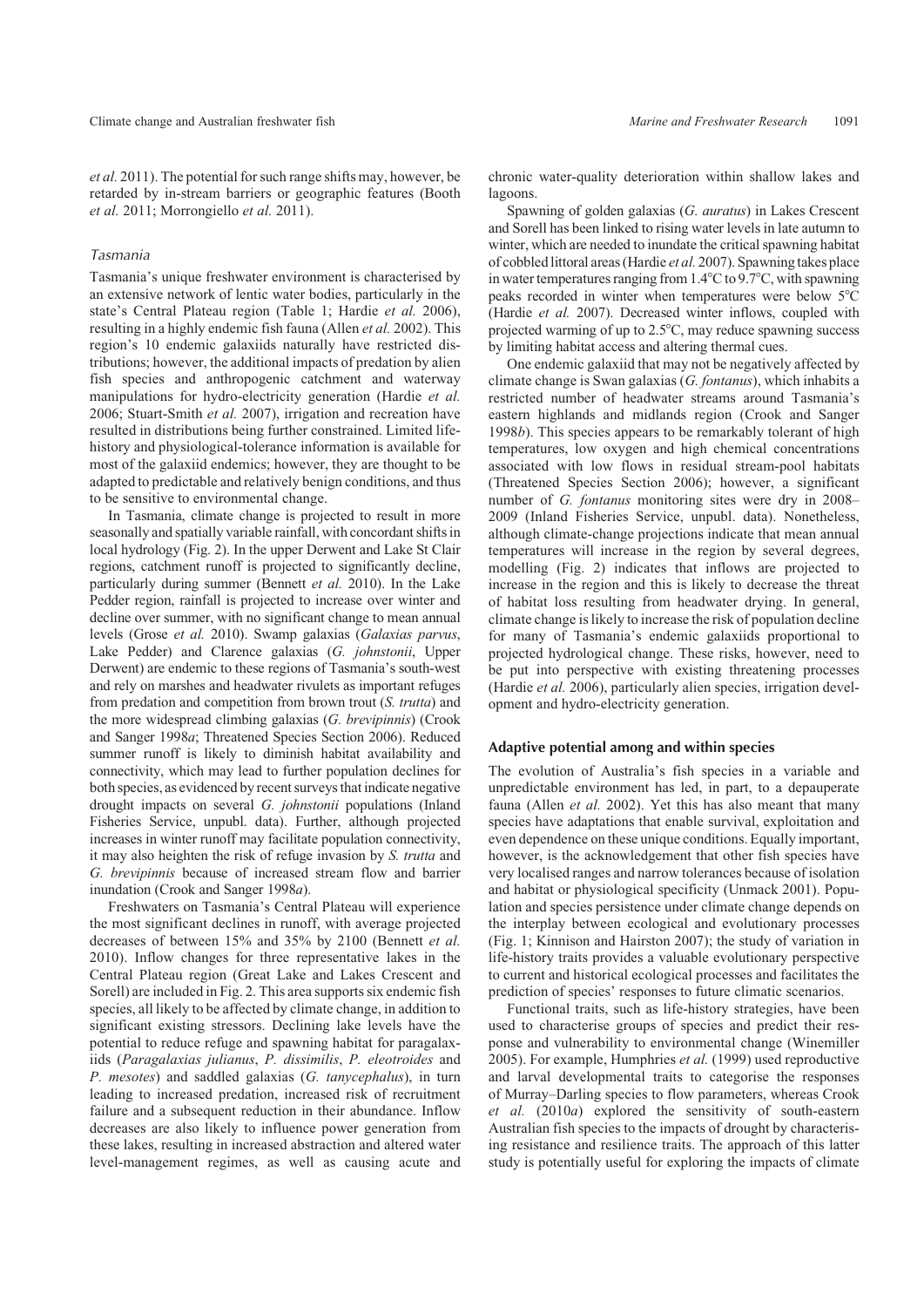change, as increasingly drought-like conditions have been projected for much of inland Australia (CSIRO and Bureau of Meteorology 2007). Among-species trait-based approaches have also been used for comparisons among regions such as along hydrologic gradients in southern USA and eastern Australia (Olden and Kennard 2010).

For species to persist in the face of climate change, they require traits that allow them to resist its impacts (1) *in situ* (e.g. thermal tolerances, plastic or adapted life-history characteristics), (2) by moving to more favourable locations (e.g. individual dispersal potential, scope for range shifts) or (3) by rapidly evolving mechanisms that confer resistance or resilience (Parmesan 2006). Australia's variable environment means that many fish species are exposed to different conditions across their range, such that preferential phenotypes in one population may be unfavourable in others. In the absence of constraints, divergent natural selection can result in the adaptation of populations, through specialist genotypes, to their local conditions (reviewed by Kawecki and Ebert 2004). Conversely, temporal environmental heterogeneity or significant gene flow may result in set trait values not being beneficial in unpredictable conditions, or adaptations diluted by immigrants. These conditions favour the evolution of adaptive phenotypic plasticity where genotypes produce different phenotypes of relatively high fitness under all environments, or dominant generalist genotypes with moderate fitness in all environments.

The exploration of within-species trait and genetic variation has only recently begun in Australian freshwater fish species and initial results indicate that significant variation in both is the norm (e.g. *N. australis* reproductive investment, colouration, genetics: Llewellyn 1974; Humphries 1995; Cook *et al.* 2007; Morrongiello *et al.* 2010; *M. ambigua* reproductive behaviour, genetics: Pusey *et al.* 2004; Balcombe *et al.* 2006; King *et al.* 2009; Faulks *et al.* 2010). The degree to which observed trait variability is related to local adaptation or phenotypic plasticity remains largely unknown; however, it does raise the possibility that some populations have an inbuilt adaptive potential to persist under changing environmental conditions. Nonetheless, the rate of climate change and the existence of other current stressors such as habitat fragmentation may render any trait or genetic variability ineffective in saving species from range reductions or extinction.

#### Management considerations

Future climate impacts on freshwater fish biodiversity and the required adaptation responses will depend not only on the rate and magnitude of climate change, but on the ability to reduce system vulnerability and increase system resilience by treating existing impacts and conserving freshwater habitat (Fig. 1).

#### Alien species

The introduction and spread of alien species has significantly impacted on freshwater environments worldwide (Dudgeon *et al.* 2006). These impacts now need to be considered in concert with climate change. Alterations to the thermal and hydrological regime of freshwaters will significantly interact with natural and anthropogenic factors, the ability of alien species to become established, their interactions with native fish species and ecosystem functioning, as well as the control strategies required to ameliorate impacts (Rahel and Olden 2008). Alien species already make up a significant proportion of Australia's freshwater fish diversity  $(\sim 206$  natives: Allen *et al.* 2002;  $\sim 43$ aliens: Koehn and MacKenzie 2004) and trends indicate that the proportion of aliens is likely to increase (Koehn and MacKenzie 2004; Lintermans 2004). Similarly, at least 53 native species are known to have been translocated, mostly outside their natural range (Lintermans 2004).

The changing impacts of alien species were identified as a major issue in the regional summaries above, suggesting that climate change will alter or intensify the nature of interactions between native and alien species, and increase the prevalence of novel or homogenised fish assemblages (Hobbs *et al.* 2006; Olden *et al.* 2008), which will raise further management implications. Some aliens will benefit from warmer temperatures, habitat degradation and increased modification of natural flow regimes (Bunn and Arthington 2002; Koehn 2004; Kennard *et al.* 2005), whereas others will be detrimentally affected by increases in flow ephemerality, disturbance and the surpassing of physiological tolerances (Closs and Lake 1996; Lyon and O'Connor 2008; Costelloe *et al.* 2010). Identifying the factors that give alien species competitive advantages or disadvantages over native species are key requirements for managing the threat of alien fish species under climate change.

## The role of refugia

Refugia are integral properties of the abiotic environment that confer resistance or resilience on biota to disturbance and will play a vital role in facilitating the persistence of the species into the future. By definition, refuge habitats are a relative concept and depend on the species present, their adaptations and the spatial and temporal scale of disturbance (reviewed in Magoulick and Kobza 2003). Intertwined with the natural persistence of refugia into the future are anthropogenic impacts that increase climatic pressures on refuge biota (e.g. water allocation away from refuge habitats, catchment modification and habitat fragmentation). A significant increase in the awareness of refugia and their integration into legislative and managementpolicy frameworks is required to reduce impacts of future climate change (D. G. McNeil, S. K. C. Gehrig, G. Peters, J. Marshall, K. Cheshire, J. Lobegeiger, S. Balcombe, N. Bond, P. Reich and T. Barlow, unpubl. data). Likewise, more work is needed to fully understand the spatial and temporal extent over which current refugia are effective, the importance of connectivity among refugia, and their likely persistence and form under climate-change scenarios.

#### Learning from experience

The recent drought in south-eastern Australia has served as a 'dry run' for a drier climatic future, with the fate of many native fish populations dependent on emergency interventions by management agencies. Recently, in Victoria, environmental flows have been released to sustain populations of Murray hardyhead (*Craterocephalus fluviatilis*) and individuals from several *G. fuscus* populations were maintained in captivity to facilitate restocking after their catchments were badly burnt by bushfire. Although reactive rather than proactive, these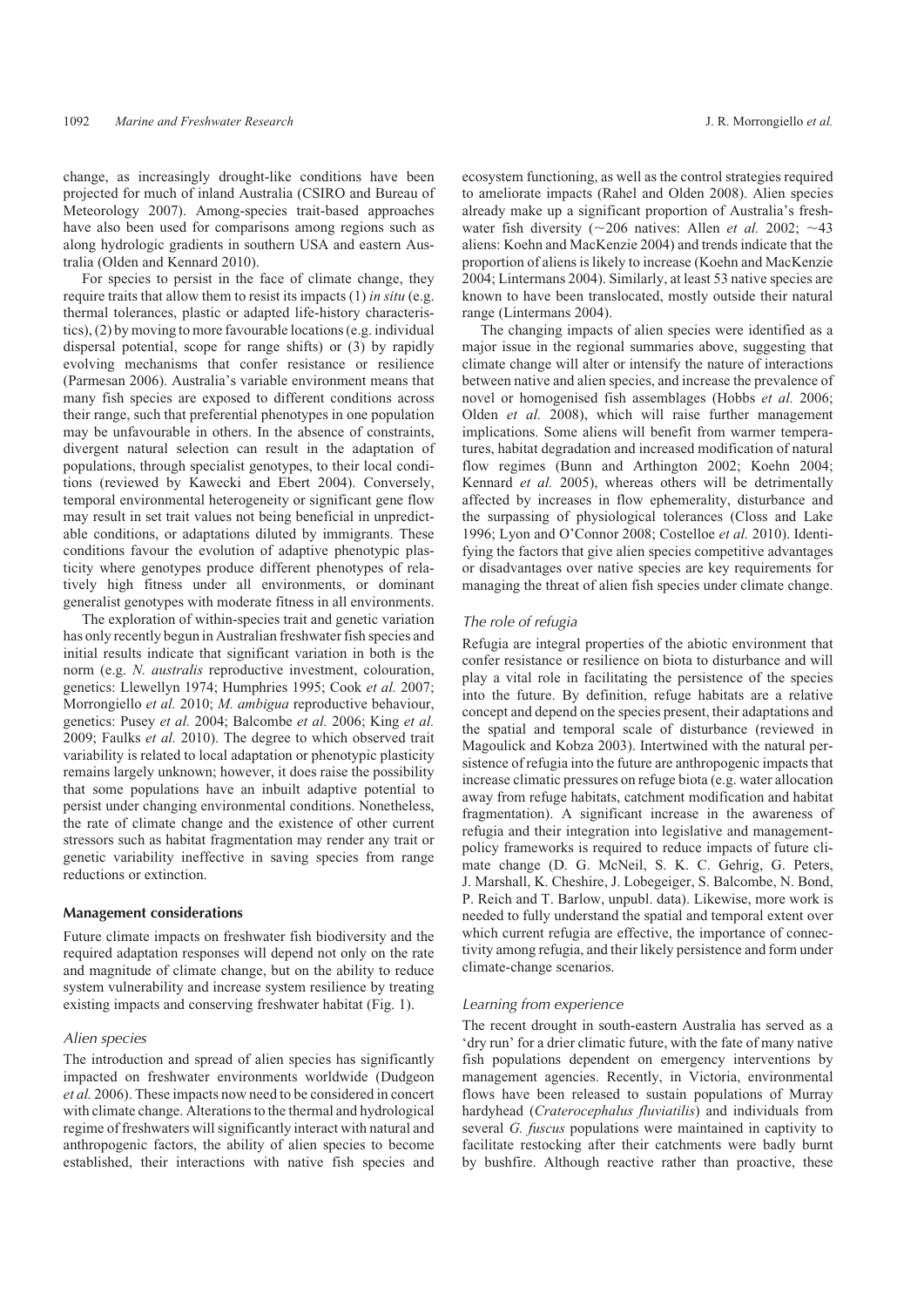measures are likely to have played a vital role in preventing the extinction of both species. In general, however, the allocation of water to protect threatened refuge populations has been difficult to obtain, particularly with increasing human demands. A further problem is that the majority of threatened species and critical refuge habitats exist within unregulated waterways and off-channel habitats, where water delivery may be impossible or unfeasible. Emergency responses such as fish rescues and captive-breeding programs have been widely undertaken in response to the recent drought (see the South Australian Drought Action Plan); however, they do not provide a long-term option for maintaining fish populations under a drying climate future. Management interventions around key fish habitats need longterm and proactive vision, with the aim of ameliorating the impacts of water abstraction and land-use practices. It is imperative that contingencies developed under the recent drought are not forgotten during intervening wet periods and that a focus is maintained on planning for the protection of native fish species under future drought and drying climatic regimes.

# Preserving genetic diversity

Understanding the importance of genetic variability in determining how species will respond to climate change is critical to developing strategies to conserve the diversity of fish species in Australian freshwaters (*sensu* Adkison 1995). If trait variation is locally adaptive or dispersal potential low, then a range of populations would need to be protected to ensure that underlying genetic diversity is conserved (Adkison 1995; Hughes 2007). Conversely, if trait variation is plastic, then conservation management should focus on preserving a variety of habitats to ensure that a range of life histories continues to be expressed in wild populations (Beechie *et al.* 2006). Both scenarios bestow on species a capacity to adapt to climate change.

#### Managed translocation

Many freshwater fish species are particularly vulnerable to the impacts of climate change because they cannot resist *in situ*, lack adaptive potential or are prevented from moving to more favourable environments by natural and anthropogenic barriers. The future conservation of many of these species may therefore rely on proactive managed translocation of individuals to areas, either within or outside natural ranges, where conditions are more favourable (Richardson *et al.* 2009). Although such interventions have obvious appeal, there are ecological and management implications that need to be considered (Olden *et al.* 2011). For example, translocated species (e.g. translocated mouth almighty (*Glossamia aprion*) is suspected of causing the local extinction of Lake Eacham rainbowfish (*Melanotaenia eachamensis*) in Lake Eacham; Barlow *et al.* 1987) or genotypes within species (e.g. freshwater shrimp (*Paratya australiensis*); Hughes *et al.* 2003) may have a detrimental impact on local species or endemic genotypes. Conversely, translocated populations of the threatened *M. australasica* and Pedder galaxias (*G. pedderensis*) have played a vital role in preventing these species going extinct, although the impacts of these translocations on native species in receiving areas is unclear (Hamr 1995; Lintermans 2006). Olden *et al.* (2011) documented a series of recommendations that should be considered before any planned translocation occurs. These include assessing the trade-offs between the probability of extinction in the donor region versus the probability of causing declines of native species or loss of ecosystem function in the recipient region (e.g. by life-history and ecological traits), the preferential translocation of species within their natural range (dependent on genetic assessments), an examination of the trade-offs between actively facilitating a species' range expansion through barrier removal and habitat restoration and the probability of range expansion by nonnatives, and strategically targeting receiving waters to convey the best long-term resistance to climate change on translocated species.

We emphasise, however, that interventionist measures such as managed translocation, although a legitimate option, should be considered as a last resort in dealing with climate-change impacts. Instead, it is better if the resilience of a system or assemblage is maintained through the mitigation of current and well known stressors such as water abstraction, habitat fragmentation and loss, water-quality degradation and the spread of alien species, coupled with the conservation of representative aquatic habitats and fish populations (Kingsford 2011; Kingsford *et al.* 2011; Pittock and Finlayson 2011; Pratchett *et al.* 2011).

# Conclusion

Climate change will have differential implications for Australia's freshwater fish, in part dependent on current levels of anthropogenic stress. We predict that a drier, warmer and more variable climate will have a negative effect on many native fish species. Projected hydrological changes will be a particularly important driver because these will affect habitat quality, connectivity and persistence as well as disrupt key life-history processes. Our conclusion differs somewhat from those of other studies worldwide (e.g. Buisson *et al.* 2008; Graham and Harrod 2009; Heino *et al.* 2009; McCullough *et al.* 2009) that have strongly implicated warming as being the major impact on freshwater fish assemblages through the surpassing or optimisation of thermal tolerances. This key difference likely reflects the primary focus of many studies on northern hemisphere or high-latitude freshwater environments where water availability is currently not, and is unlikely to be, limiting. Further research into the implications of climate change on arid and semiarid freshwater systems worldwide is needed because these environments will continue to experience significant water deficits (Bates *et al.* 2008) that will threaten the persistence of fish assemblages into the future.

It is important to recognise that Australia's fish fauna has often (but not always) evolved in a variable and unpredictable environment and this legacy may confer some degree of resistance or resilience to climate-change effects. The danger is that any such adaptive potential has already been eroded by current anthropogenic stress or will be swamped by the rate of climatic change. We encourage further research into the lethal (e.g. physiological tolerances) and sublethal (e.g. reproductive requirements) responses to environmental conditions by species and a more thorough examination of feedback loops involving climate drivers and anthropogenic pressures. This additional knowledge will facilitate more accurate predictions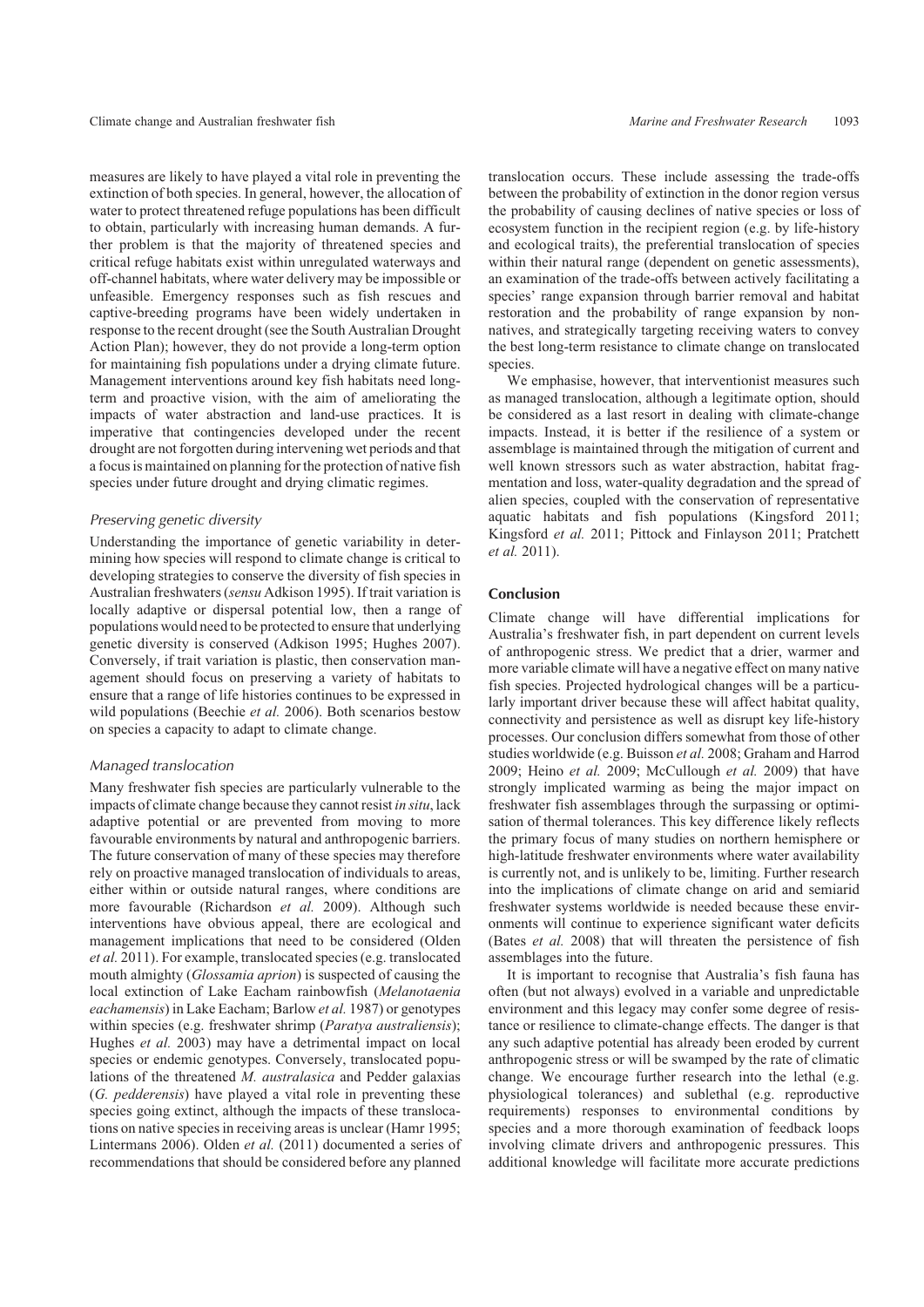of climate-change impacts on fish and also pragmatic solutions to managers. However, it is vital that our present understanding of environment–biota interactions is not forgotten but incorporated into current actions via a proactive and adaptive approach to managing the effects of climate change.

## Acknowledgements

We thank the Australian Society for Fish Biology for convening this special issue and John Koehn, Andrew Boulton, Nick Bond and Stephen Balcombe for helpful discussions on the scope and content of this manuscript. Andrew Boulton, John Koehn, Alistair Hobday, Helen Morrongiello and anonymous reviewers provided valuable comments that greatly improved the manuscript and Tom Daniel provided graphical assistance. We are grateful to our respective institutions and funding bodies for providing financial support during the writing of this review.

## References

- Adkison, M. D. (1995). Population differentiation in Pacific salmon: local adaptation, genetic drift, or the environment? *Canadian Journal of Fisheries and Aquatic Sciences* **52**, 2762–2777. doi:10.1139/F95-865
- Aldous, A., Fitzsimons, J., Richter, B., and Bach, L. (2011). Droughts, floods and freshwater ecosystems: evaluating climate change impacts and developing adaptation strategies. *Marine and Freshwater Research* **62**, 223–231. doi:10.1071/MF09285
- Allen, G. R., Midgley, S. H., and Allen, M. (2002). 'Field Guide to the Freshwater Fishes of Australia.' (Western Australian Museum: Perth.)
- Balcombe, S. R., Sheldon, F., Capon, S., Bond, N., Hadwen, W., Marsh, N., and Bernays, S. (2011). Climate change threats to native fish in degraded rivers and floodplains of the Murray–Darling Basin, Australia. *Marine and Freshwater Research* **62**, 1099–1114. doi:10.1071/MF11059
- Balcombe, S. R., and Arthington, A. H. (2009). Temporal changes in fish abundance in response to hydrological variability in a dryland floodplain river. *Marine and Freshwater Research* **60**, 146–159. doi:10.1071/ MF08118
- Balcombe, S. R., Arthington, A. A., Foster, N. D., Thoms, M. C., Wilson, G. G., and Bunn, S. E. (2006). Fish assemblages of an Australian dryland river: abundance, assemblage structure and recruitment patterns in the Warrego River, Murray–Darling Basin. *Marine and Freshwater Research* **57**, 619–633. doi:10.1071/MF06025
- Barlow, C. G., Hogan, A. E., and Rodgers, L. J. (1987). Implication of translocated fishes in the apparent extinction in the wild of the Lake Eacham rainbowfish, *Melanotaenia eachamensis. Australian Journal of Marine and Freshwater Research* **38**, 897–902. doi:10.1071/ MF9870897
- Bates, B. C., Kundzewicz, Z. W., Wu, S., and Palutikof, J. P. (Eds) (2008). 'Climate Change and Water. Technical Paper of the Intergovernmental Panel on Climate Change.' (IPCC Secretariat: Geneva, The Switzerland.)
- Beatty, S. J., McAleer, F. J., and Morgan, D. L. (2009). Migration patterns of fishes of the Blackwood River and relationships to groundwater intrusion. Centre for Fish & Fisheries Research, Murdoch University. Report to Department of Water, Government of Western Australia, Perth. Available at [http://www.cffr.murdoch.edu.au/reports/](http://www.cffr.murdoch.edu.au/reports/FishMigrationsBlackwoodRiver_Nov%202009.pdf) [FishMigrationsBlackwoodRiver\\_Nov](http://www.cffr.murdoch.edu.au/reports/FishMigrationsBlackwoodRiver_Nov%202009.pdf)%[202009.pdf](http://www.cffr.murdoch.edu.au/reports/FishMigrationsBlackwoodRiver_Nov%202009.pdf) [accessed 6 February 2011].
- Beatty, S. J., Morgan, D. L., Klunzinger, M., and Lymbery, A. J. (2010*a*). Aquatic macrofauna of Ellen Brook and the Brockman River: fresh water refuges in a salinised catchment. Report to the Ellen–Brockman Integrated Catchment Group. Centre for Fish & Fisheries Research, Murdoch University, Perth. Available at [http://www.cffr.murdoch.edu.au/reports/](http://www.cffr.murdoch.edu.au/reports/EllenBrockmanFinalReportCFFR.pdf) [EllenBrockmanFinalReportCFFR.pdf](http://www.cffr.murdoch.edu.au/reports/EllenBrockmanFinalReportCFFR.pdf) [accessed 7 February 2011].
- Beatty, S. J., Morgan, D. L., McAleer, F. J., and Ramsay, A. (2010*b*). Groundwater contribution to baseflow maintains habitat connectivity for

*Tandanus bostocki*(Teleosteii: Plotosidae) in a south-western Australian river. *Ecology Freshwater Fish* **19**, 595–608. doi:10.1111/J.1600-0633. 2010.00440.X

- Beatty, S. J., Morgan, D. L., Rashnavadi, M., and Lymbery, A. J. (2011). Salinity tolerances of endemic freshwater fishes of south-western Australia: implications for conservation in a biodiversity hotspot. *Marine and Freshwater Research* **62**, 91–100. doi:10.1071/MF10100
- Beechie, T., Buhle, E., Ruckelshaus, M., Fullerton, A., and Holsinger, L. (2006). Hydrologic regime and the conservation of salmon life history diversity. *Biological Conservation* **130**, 560–572. doi:10.1016/J.BIO CON.2006.01.019
- Bennett, J. C., Ling, F. L. N., Graham, B., Grose, M. R., Corney, S. P., White, C. J., Holz, G. K., Post, D. A., Gaynor, S. M., and Bindoff, N. L. (2010). Climate futures for Tasmania: water and catchments technical report. Antarctic Climate and Ecosystems Cooperative Research Centre, Hobart, Tasmania. Available at [http://www.climatechange.tas.gov.au/](http://www.climatechange.tas.gov.au/government_action/climate_futures) [government\\_action/climate\\_futures](http://www.climatechange.tas.gov.au/government_action/climate_futures) [accessed 23 March 2011].
- Bond, N. R., and Lake, P. S. (2005). Ecological restoration and large-scale ecological disturbance: the effects of drought on the response by fish to a habitat restoration experiment. *Restoration Ecology* **13**, 39–48. doi:10.1111/J.1526-100X.2005.00006.X
- Bond, N., Thomson, J., Reich, P., and Stein, J. L. (2011). Using species distribution models to infer potential climate change-induced range shifts of freshwater fish in south-eastern Australia. *Marine and Freshwater Research* **62**, 1043–1061. doi:10.171/MF10286
- Booth, D. J., Bond, N., and Macreadie, P. (2011). Detecting range shifts among Australian fishes in response to climate change. *Marine and Freshwater Research* **62**, 1027–1042. doi:10.171/MF10270
- Buisson, L., Thuiller, W., Lek, S., Lim, P., and Grenouillet, G. (2008). Climate change hastens the turnover of stream fish assemblages. *Global Change Biology* **14**, 2232–2248. doi:10.1111/J.1365-2486. 2008.01657.X
- Bunn, S. E., and Arthington, A. H. (2002). Basic principles and ecological consequences of altered flow regimes for aquatic biodiversity. *Environmental Management* **30**, 492–507. doi:10.1007/S00267-002-2737-0
- Bunn, S. E., Edward, D. H., and Loneragan, N. R. (1986). Spatial and temporal variation in the macroinvertebrate fauna of streams of the northern jarrah forest, Western Australia: community structure. *Freshwater Biology* **16**, 67–91. doi:10.1111/J.1365-2427.1986.TB00949.X
- Carpenter, S. R., Fisher, S. G., Grimm, N. B., and Kitchel, J. F. (1992). Global change and freshwater ecosystems. *Annual Review of Ecology and Systematics* **23**, 119–139. doi:10.1146/ANNUREV.ES.23.110192. 001003
- Chan, T., Hart, B., Kennard, M., Pusey, B., Shenton, W., Douglas, M. M., Valentine, E, Patel, S. (2011). Bayesian network models for environmental flow decision making in the Daly River, Northern Territory, Australia. *River Research and Applications*, in press. doi:10.1002/ RRA.1456
- Chessman, B. C. (2009). Climatic changes and 13-year trends in stream macroinvertebrate assemblages in New South Wales, Australia. *Global Change Biology* **15**, 2791–2802. doi:10.1111/J.1365-2486.2008. 01840.X
- Chivas, A. R., Garcia, A., van der Kaars, S., Couapel, M. J. J., Holt, S., Reeves, J. M.,Wheeler, D. J., Switzer, A. D., Murray-Wallace, C. V., and Banerjee, D. (2001). Sea-level and environmental changes since the last interglacial in the Gulf of Carpentaria, Australia: an overview. *Quaternary International* **83**]**85**, 19–46. doi:10.1016/S1040-6182(01) 00029-5
- Closs, G. P., and Lake, P. S. (1996). Drought, differential mortality and the coexistence of a native and an introduced fish species in a south east Australian intermittent stream. *Environmental Biology of Fishes* **47**, 17–26. doi:10.1007/BF00002376
- Cook, B. D., Bunn, S. E., and Hughes, J. M. (2007). Molecular genetic and stable isotope signatures reveal complementary patterns of population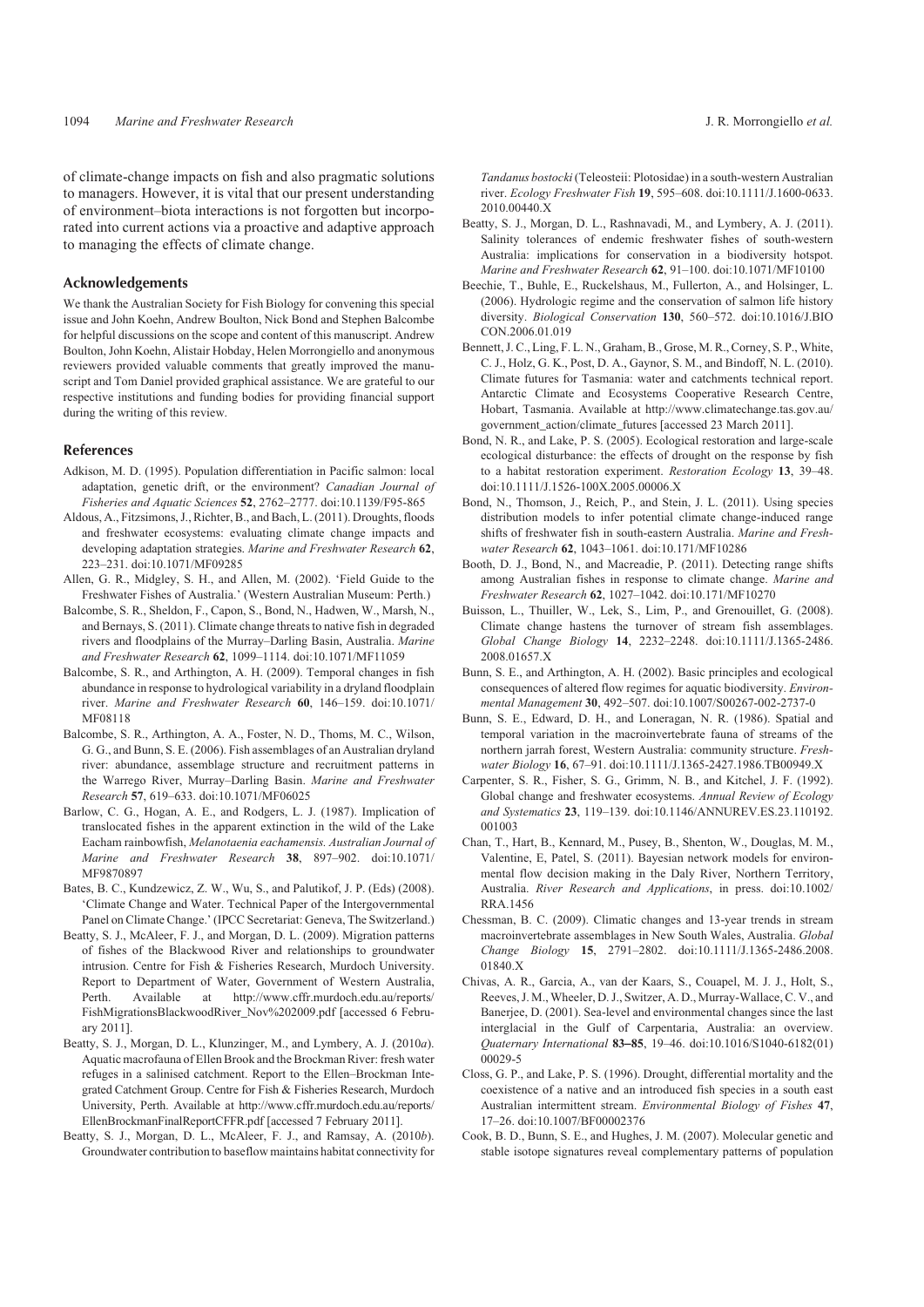Climate change and Australian freshwater fish *Marine and Freshwater Research* 1095

connectivity in the regionally vulnerable southern pygmy perch (*Nannoperca australis*). *Biological Conservation* **138**, 60–72. doi:10.1016/J.BIOCON.2007.04.002

- Costelloe, J. F., Reid, J. R. W., Pritchard, J. C., Puckridge, J. T., Bailey, V. E., and Hudson, P. J. (2010). Are alien fish disadvantaged by extremely variable flow regimes in arid-zone rivers? *Marine and Freshwater Research* **61**, 857–863. doi:10.1071/MF09090
- Cresswell, I., Petheram, C., Harrington, I., Buettikofer, H., Hodgen, M., (2009). Water resources of northern Australia. In 'Northern Australia Land and Water Science Review. Final Report to the Northern Australia Land and Water Taskforce'. (Ed. P. Stone.) pp. 1–40. (Department of Infrastructure, Transport, Regional Development and Local Government: Canberra.) Available at [http://www.nalwt.gov.au/files/Chap](http://www.nalwt.gov.au/files/Chapter_01-Water_Resources_in_northern_Australia_Final.pdf)[ter\\_01-Water\\_Resources\\_in\\_northern\\_Australia\\_Final.pdf](http://www.nalwt.gov.au/files/Chapter_01-Water_Resources_in_northern_Australia_Final.pdf) [accessed 20 September 2010].
- Crook, D. A., and Sanger, A. C. (1998*a*). Threatened fishes of the world. *Galaxias johnstonii* Scott, 1936 (Galaxiidae). *Environmental Biology of Fishes* **53**, 154.
- Crook, D. A., and Sanger, A. C. (1998*b*). Threatened fishes of the world. *Galaxias fontanus* Fulton, 1978 (Galaxiidae). *Environmental Biology of Fishes* **53**, 32.
- Crook, D. A., Reich, P., Bond, N. R., McMaster, D., Koehn, J. D., and Lake, P. S. (2010*a*). Using biological information to support proactive strategies for managing freshwater fish during drought. *Marine and Freshwater Research* **61**, 379–387. doi:10.1071/MF09209
- Crook, D. A., Koster, W. M., Macdonald, J. I., Nicol, S. J., Belcher, C. A., Dawson, D. R., O'Mahony, D. J., Lovett, D., Walker, A., and Bannam, L. (2010*b*). Catadromous migrations by female tupong (*Pseudaphritis urvillii*) in coastal streams in Victoria, Australia. *Marine and Freshwater Research* **61**, 474–483. doi:10.1071/MF09170
- CSIRO (2008). Water availability in the Murray–Darling Basin. A report to the Australian Government from the CSIRO Murray–Darling Basin Sustainable Yields Project. CSIRO, Australia. Available at [http://www.](http://www.csiro.au/files/files/po0n.pdf) [csiro.au/files/files/po0n.pdf](http://www.csiro.au/files/files/po0n.pdf) [accessed 23 March 2011].
- CSIRO (2009*a*). Surface water yields in south-west Western Australia. A report to the Australian Government from the CSIRO South-West Western Australia Sustainable Yields Project. CSIRO Water for a Healthy Country Flagship, Australia. Available at [http://www.clw.](http://www.clw.csiro.au/publications/waterforahealthycountry/swsy/pdf/SWSY-Main-Report-SurfaceWater.pdf) [csiro.au/publications/waterforahealthycountry/swsy/pdf/SWSY-Main-](http://www.clw.csiro.au/publications/waterforahealthycountry/swsy/pdf/SWSY-Main-Report-SurfaceWater.pdf)[Report-SurfaceWater.pdf](http://www.clw.csiro.au/publications/waterforahealthycountry/swsy/pdf/SWSY-Main-Report-SurfaceWater.pdf) [accessed 23 March 2011].
- CSIRO (2009*b*). Groundwater yields in south-west Western Australia. A report to the Australian Government from the CSIRO South-West Western Australia Sustainable Yields Project. CSIRO Water for a Healthy Country Flagship, Australia. Available at [http://www.clw.](http://www.clw.csiro.au/publications/waterforahealthycountry/swsy/pdf/SWSY-Main-Report-Groundwater.pdf) [csiro.au/publications/waterforahealthycountry/swsy/pdf/SWSY-Main-](http://www.clw.csiro.au/publications/waterforahealthycountry/swsy/pdf/SWSY-Main-Report-Groundwater.pdf)[Report-Groundwater.pdf](http://www.clw.csiro.au/publications/waterforahealthycountry/swsy/pdf/SWSY-Main-Report-Groundwater.pdf) [accessed 23 March 2011].
- CSIRO and Bureau of Meteorology (2007). Climate change in Australia: technical report. CSIRO, Melbourne. Available at [http://climatechange](http://climatechangeinaustralia.com.au/technical_report.php)[inaustralia.com.au/technical\\_report.php](http://climatechangeinaustralia.com.au/technical_report.php) [accessed 23 March 2011].
- Davies, P. M. (2010). Climate change implications for river restoration in global biodiversity hotspots. *Restoration Ecology* **18**, 261–268. doi:10.1111/J.1526-100X.2009.00648.X
- Dudgeon, D., Arthington, A. H., Gessner, M. O., Kawabata, Z. I., Knowler, D. J., Lévêque, C., Naiman, R. J., Prieur-Richard, A.-H., Soto, D., Stiassny, M. L. J., and Sullivan, C. A. (2006). Freshwater biodiversity: importance, threats, status and conservation challenges. *Biological Reviews of the Cambridge Philosophical Society* **81**, 163–182. doi:10.1017/S1464793105006950
- Durrant, J. (2009). Streamflow trends in south-western Western Australia. Surface water hydrology series – report no. HY32. Department of Water, Government of Western Australia. Available at [http://www.water.wa.](http://www.water.wa.gov.au/PublicationStore/first/87846.pdf) [gov.au/PublicationStore/first/87846.pdf](http://www.water.wa.gov.au/PublicationStore/first/87846.pdf) [accessed 23 March 2011].
- Eliot, I., Finlayson, C. M., and Waterman, P. (1999). Predicted climate change, sea-level rise and wetland management in the Australian

wet–dry tropics. *Wetlands Ecology and Management* **7**, 63–81. doi:10.1023/A:1008477110382

- Fairfax, R., Fensham, R., Wager, R., Brooks, S., Webb, A., and Unmack, P. (2007). Recovery of the red-finned blue-eye: an endangered fish from springs of the Great Artesian Basin. *Wildlife Research* **34**, 156–166. doi:10.1071/WR06086
- Faulks, L. K., Gilligan, D. M., and Beheregaray, L. B. (2010). Clarifying an ambiguous evolutionary history: range-wide phylogeography of an Australian freshwater fish, the golden perch (*Macquaria ambigua*). *Journal of Biogeography* **37**, 1329–1340. doi:10.1111/J.1365-2699. 2010.02304.X
- Fausch, K. D., Torgersen, C. E., Baxter, C. V., and Li, H. W. (2002). Landscapes to riverscapes: bridging the gap between research and conservation of stream fishes. *Bioscience* **52**, 483–498. doi:10.1641/ 0006-3568(2002)052[0483:LTRBTG]2.0.CO;2
- Gillanders, B. M., Elsdon, T. S., Halliday, I. A., Jenkins, G. P., Robins, J. B., and Valesini, F. J. (2011). Potential effects of climate change on Australian estuaries and fish-utilising estuaries: a review. *Marine and Freshwater Research* **62**, 1115–1131. doi:10.171/MF11047
- Golder and Associates (2008). Analysis of the lower Blackwood River and tributaries flow, groundwater and climate relationships and recommendation of management triggers. Report no. 077641626001 R Rev1. Report to the Department of Water, Government of Western Australia, Perth. Available at [http://www.water.wa.gov.au/PublicationStore/first/](http://www.water.wa.gov.au/PublicationStore/first/97074.pdf) [97074.pdf](http://www.water.wa.gov.au/PublicationStore/first/97074.pdf) [accessed 23 March 2011].
- Graham, C. T., and Harrod, C. (2009). Implications of climate change for the fishes of the British Isles. *Journal of Fish Biology* **74**, 1143–1205. doi:10.1111/J.1095-8649.2009.02180.X
- Grose, M. R., Barnes-Keoghan, I., Corney, S. P., White, C. J., Holz, G. K., Bennett, J. B., Gaynor, S. M., and Bindoff, N. L. (2010). Climate futures for Tasmania: general climate impacts. Antarctic Climate and Ecosystems Cooperative Research Centre, Hobart. Available at [http://](http://www.climatechange.tas.gov.au/government_action/climate_futures) [www.climatechange.tas.gov.au/government\\_action/climate\\_futures](http://www.climatechange.tas.gov.au/government_action/climate_futures) [accessed 23 March 2011].
- Haines, A. T., Finlayson, B. L., and McMahon, T. A. (1988). A global classification of river regimes. *Applied Geography* **8**, 255–272. doi:10.1016/0143-6228(88)90035-5
- Halse, S. A., Ruprecht, J. K., and Pinder, A. M. (2003). Salinisation and prospects for biodiversity in rivers and wetlands of southwest Western Australia. *Australian Journal of Botany* **51**, 673–688. doi:10.1071/ BT02113
- Hamilton, S. K. (2010). Biogeochemical implications of climate change for tropical rivers and floodplains. *Hydrobiologia* **657**, 19–35. doi:10.1007/ S10750-009-0086-1
- Hamr, P. (1995). Threatened fishes of the world: *Galaxias peaderensis* Frankenberg, 1968 (Galaxiidae). *Environmental Biology of Fishes* **43**, 406.
- Harasymiw, B. J. (1983). 'LaTrobe Valley Water Resources Biological Studies. Vol. IV: Effects of Temperature on Life Stages of LaTrobe River Fish Species.' (State Electricity Commission of Victoria: Melbourne.)
- Hardie, S. A., Jackson, J. E., Barmuta, L. A., and White, R. W. G. (2006). Status of galaxiid fishes in Tamania, Australia: conservation listings, threats and management issues. *Aquatic Conservation: Marine and Freshwater Ecosystems* **16**, 235–250. doi:10.1002/AQC.722
- Hardie, S. A., White, R. W. G., and Barmuta, L. A. (2007). Reproductive biology of the threatened golden galaxias *Galaxias auratus*Johnston and the influence of lake hydrology. *Journal of Fish Biology* **71**, 1820–1840. doi:10.1111/J.1095-8649.2007.01648.X
- Heino, J., Virkkala, R., and Toivonen, H. (2009). Climate change and freshwater biodiversity: detected patterns, future trends and adaptations in northern regions. *Biological Reviews of the Cambridge Philosophical Society* **84**, 39–54. doi:10.1111/J.1469-185X.2008.00060.X
- Hobbs, R. J., Arico, S., Aronson, J., Baron, J. S., Bridgewater, P., Cramer, V. A., Epstein, P. R., Ewel, J. J., Klink, C. A., Lugo, A. E., Norton, D.,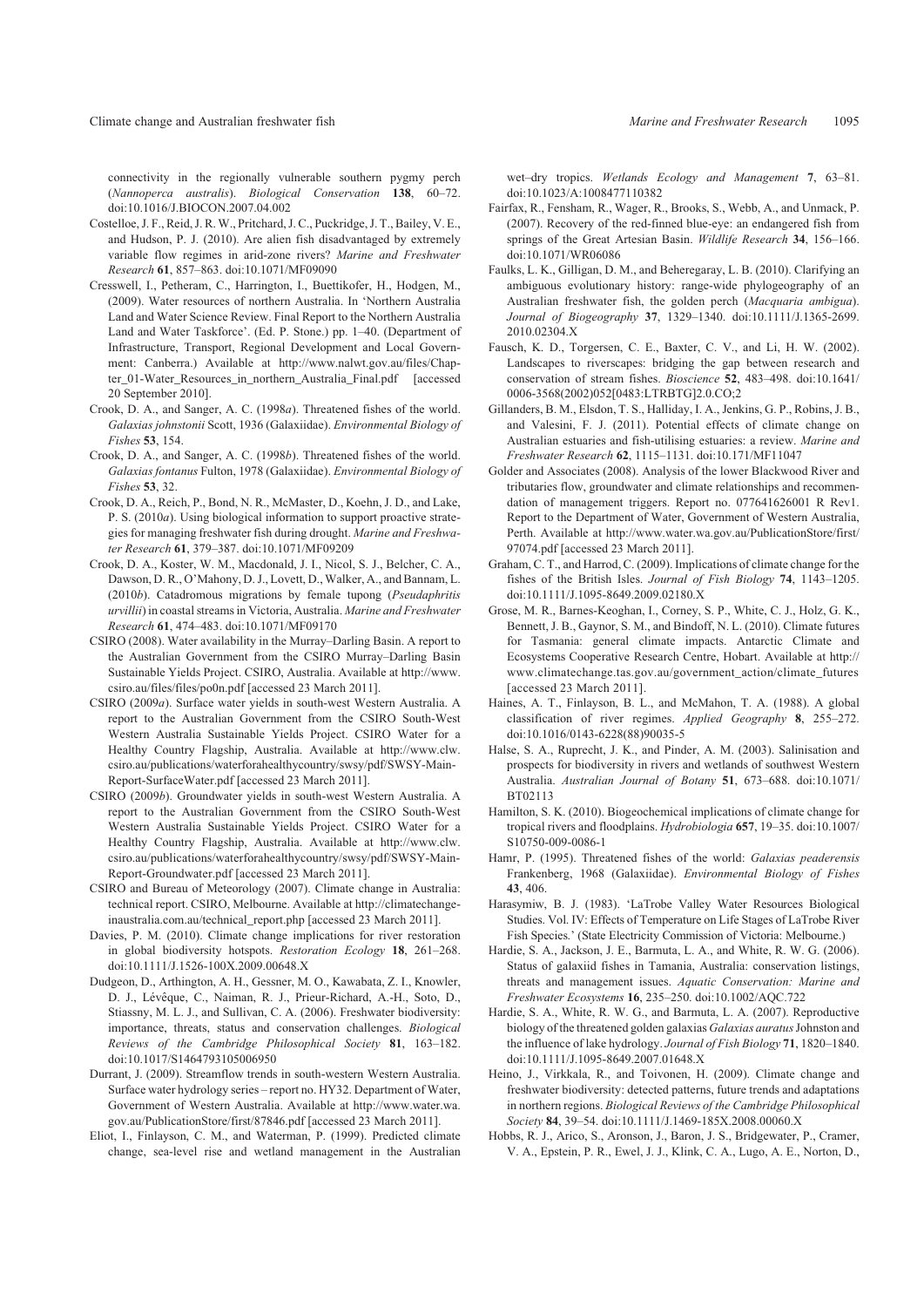Ojima, D., Richardson, D. M., Sanderson, E.W., Valladares, F., Vila, M., Zamora, R., and Zobel, M. (2006). Novel ecosystems: theoretical and management aspects of the new ecological world order. *Global Ecology and Biogeography* **15**, 1–7. doi:10.1111/J.1466-822X.2006.00212.X

- Hobday, A. J., and Lough, J. M. (2011). Projected climate change in Australian marine and freshwater environments. *Marine and Freshwater Research* **62**, 1000–1014. doi:10.1071/MF10302
- Horner, G. J., Baker, P. J., Mac Nally, R., Cunningham, S. C., Thomson, J. R., and Hamilton, F. (2009). Mortality of developing floodplain forests subjected to a drying climate and water extraction. *Global Change Biology* **15**, 2176–2186. doi:10.1111/J.1365-2486.2009.01915.X
- Howitt, J. A., Baldwin, D. S., Rees, G. N., and Williams, J. L. (2007). Modelling blackwater: predicting water quality during flooding of lowland river forests. *Ecological Modelling* **203**, 229–242. doi:10.1016/J.ECOLMODEL.2006.11.017
- Hughes, J. M. (2007). Constraints on recovery: using molecular methods to study connectivity of aquatic biota in rivers and streams. *Freshwater Biology* **52**, 616–631. doi:10.1111/J.1365-2427.2006.01722.X
- Hughes, J., Goudkamp, K., Hurwood, D., Hancock, M., and Bunn, S. (2003). Translocation causes extinction of a local population of the freshwater shrimp *Paratya australiensis. Conservation Biology* **17**, 1007–1012. doi:10.1046/J.1523-1739.2003.01636.X
- Humphries, P. (1995). Life history, food and habitat of southern pygmy perch, *Nannoperca australis*, in the Macquarie River, Tasmania. *Marine and Freshwater Research* **46**, 1159–1169. doi:10.1071/MF9951159
- Humphries, P., and Lake, P. S. (2000). Fish larvae and the management of regulated rivers. *Regulated Rivers: Research and Management* **16**, 421-432. doi:10.1002/1099-1646(200009/10)16:5<421::AID-RRR594> 3.0.CO;2-4
- Humphries, P., King, A. J., and Koehn, J. D. (1999). Fish, flows and flood plains: links between freshwater fishes and their environment in the Murray–Darling River system, Australia. *Environmental Biology of Fishes* **56**, 129–151. doi:10.1023/A:1007536009916
- IOCI (2002). 'Climate Variability and Change in South Western Australia.' Indian Ocean Climate Initiative. Available at [http://www.ioci.org.au/](http://www.ioci.org.au/pdf/IOCI_TechnicalReport02.pdf) [pdf/IOCI\\_TechnicalReport02.pdf](http://www.ioci.org.au/pdf/IOCI_TechnicalReport02.pdf) [accessed 23 March 2011].
- IPCC (2007). 'Climate Change 2007: The Physical Science Basis.' Contribution of Working Group I to the fourth assessment report of the Intergovernmental Panel on Climate Change. (Cambridge University Press: Cambridge, UK.)
- Jones, R. N., and Durack, P. J. (2005). Estimating the impacts of climate change on Victoria's runoff using a hydrological sensitivity model. CSIRO Marine and Atmospheric Research, Melbourne. Available at [http://www.dpi.vic.gov.au/CA256F310024B628/0/1161F8AC6816](http://www.dpi.vic.gov.au/CA256F310024B628/0/1161F8AC6816BBD5CA25738400825BD1/$File/Climate+change+and+runoff.pdf) [BBD5CA25738400825BD1/\\$File/Climate](http://www.dpi.vic.gov.au/CA256F310024B628/0/1161F8AC6816BBD5CA25738400825BD1/$File/Climate+change+and+runoff.pdf)+[change](http://www.dpi.vic.gov.au/CA256F310024B628/0/1161F8AC6816BBD5CA25738400825BD1/$File/Climate+change+and+runoff.pdf)+[and](http://www.dpi.vic.gov.au/CA256F310024B628/0/1161F8AC6816BBD5CA25738400825BD1/$File/Climate+change+and+runoff.pdf)+[runoff.pdf](http://www.dpi.vic.gov.au/CA256F310024B628/0/1161F8AC6816BBD5CA25738400825BD1/$File/Climate+change+and+runoff.pdf) [\[accessed 23 March 2011\].](http://www.dpi.vic.gov.au/CA256F310024B628/0/1161F8AC6816BBD5CA25738400825BD1/$File/Climate+change+and+runoff.pdf)
- Kawecki, T. J., and Ebert, D. (2004). Conceptual issues in local adaptation. *Ecology Letters* **7**, 1225–1241. doi:10.1111/J.1461-0248.2004.00684.X
- Kennard, M. J., Arthington, A. H., Pusey, B. J., and Harch, B. D. (2005). Are alien fish a reliable indicator of river health? *Freshwater Biology* **50**, 174–193. doi:10.1111/J.1365-2427.2004.01293.X
- Kennard, M. J., Pusey, B. J., Olden, J. D., MacKay, S. J., Stein, J. L., and Marsh, N. (2010). Classification of natural flow regimes in Australia to support environmental flow management. *Freshwater Biology* **55**, 171–193. doi:10.1111/J.1365-2427.2009.02307.X
- Kerezsy, A. (2009). 'Gambusia Control in Spring Wetlands.' (South Australian Arid Lands Natural Resources Management Board: Adelaide.)
- Kerezsy, A. (2010). The distribution, recruitment and movement of fish in far western Queensland. Ph.D. Thesis, Griffith University, Brisbane.
- King, A. J., Tonkin, Z., and Mahoney, J. (2009). Environmental flows enhance native fish spawning and recruitment in the Murray River, Australia. *River Research and Applications* **25**, 1205–1218. doi:10.1002/ RRA.1209
- Kingsford, R. T. (2011). Conservation management of rivers and wetlands under climate change – a synthesis. *Marine and Freshwater Research* **62**, 217–222. doi:10.1071/MF11029
- Kingsford, R. T., Walker, K. F., Lester, R. E., Young, W. J., Fairweather, P. G., Sammut, J., and Geddes, C. (2011). A Ramsar wetland in crisis – the Coorong, Lower Lakes and Murray Mouth, Australia. *Marine and Freshwater Research* **62**, 255–265. doi:10.1071/MF09315
- Kinnison, M. T., and Hairston, N. G. (2007). Eco-evolutionary conservation biology: contemporary evolution and the dynamics of persistence. *Functional Ecology* **21**, 444–454. doi:10.1111/J.1365-2435.2007.01278.X
- Koehn, J. D. (2004). Carp (*Cyprinus carpio*) as a powerful invader in Australian waterways. *Freshwater Biology* **49**, 882–894. doi:10.1111/ J.1365-2427.2004.01232.X
- Koehn, J. D., and MacKenzie, R. F. (2004). Priority management actions for alien freshwater fish species in Australia. *New Zealand Journal of Marine and Freshwater Research* **38**, 457–472. doi:10.1080/ 00288330.2004.9517253
- Koster, W., and Dawson, D. (2009). Investigation of the movements of Australian grayling in the Bunyip River using acoustic telemetry. Unpublished report for Melbourne Water. Arthur Rylah Institute for Environmental Research Department of Sustainability and Environment, Melbourne.
- Lake, P. S. (2003). Ecological effects of perturbation by drought in flowing waters. *Freshwater Biology* **48**, 1161–1172. doi:10.1046/J.1365-2427. 2003.01086.X
- Lintermans, M. (2004). Human-assisted dispersal of alien freshwater fish in Australia. *New Zealand Journal of Marine and Freshwater Research* **38**, 481–501. doi:10.1080/00288330.2004.9517255
- Lintermans, M. (2006). The re-establishment of the endangered Macquarie perch, *Macquaria australasica*, in the Queanbeyan River, New South Wales, with an examination of dietary overlap with alien trout. CRC Freshwater Ecology Technical Report. Available at [http://freshwater.](http://freshwater.canberra.edu.au/publications.nsf/f8748e6acfab1b7fca256f1e001536e1/9ffa733471131b0aca25725f00244a04?OpenDocument) [canberra.edu.au/publications.nsf/f8748e6acfab1b7fca256f1e001536e1/](http://freshwater.canberra.edu.au/publications.nsf/f8748e6acfab1b7fca256f1e001536e1/9ffa733471131b0aca25725f00244a04?OpenDocument) [9ffa733471131b0aca25725f00244a04?OpenDocument](http://freshwater.canberra.edu.au/publications.nsf/f8748e6acfab1b7fca256f1e001536e1/9ffa733471131b0aca25725f00244a04?OpenDocument) [accessed 23 March 2011].
- Lintermans, M. (2007). 'Fishes of the Murray–Darling Basin: An Introductory Guide.' (Murray–Darling Basin Commission: Canberra.)
- Llewellyn, L. C. (1973). Spawning development and temperature tolerance of the spangeld perch *Madigania unicolor* (Günther), from inland waters in Australia. *Australian Journal of Marine and Freshwater Research* **24**, 73–94. doi:10.1071/MF9730073
- Llewellyn, L. C. (1974). Spawning, development and distribution of the southern pigmy perch *Nannoperca australis australis* Günther from inland waters in eastern Australia. *Australian Journal of Marine and Freshwater Research* **25**, 121–149. doi:10.1071/MF9740121
- Lough, J. M., Hobday, A. J., and Jones, D. (2011). Observed climate change in Australian marine and freshwater environments. *Marine and Freshwater Research* **62**, 984–999. doi:10.1071/MF10272
- Lyon, J. P., and O'Connor, J. P. (2008). Smoke on the water: can riverine fish populations recover following a catastrophic fire-related sediment slug? *Austral Ecology* **33**, 794–806. doi:10.1111/J.1442-9993.2008.01851.X
- Magoulick, D. D., and Kobza, R. M. (2003). The role of refugia for fishes during drought: a review and synthesis. *Freshwater Biology* **48**, 1186–1198. doi:10.1046/J.1365-2427.2003.01089.X
- Mayer, X., Ruprecht, J., and Bari, M. (2005). Stream salinity status and trends in south-west Western Australia. Department of Environment. Available at [http://www.water.wa.gov.au/PublicationStore/first/47530.](http://www.water.wa.gov.au/PublicationStore/first/47530.pdf) [pdf](http://www.water.wa.gov.au/PublicationStore/first/47530.pdf) [accessed 23 March 2011].
- McCullough, D. A., Bartholow, J. M., Jager, H. I., Beschta, R. L., Cheslak, E. F., Deas, M. L., Ebersole, J. L., Foott, J. S., Johnson, S. L., Marine, K. R., Mesa, M. G., Petersen, J. H., Souchon, Y., Tiffan, K. F., and Wurtsbaugh, W. A. (2009). Research in thermal biology: burning questions for coldwater stream fishes. *Reviews in Fisheries Science* **17**, 90–115. doi:10.1080/10641260802590152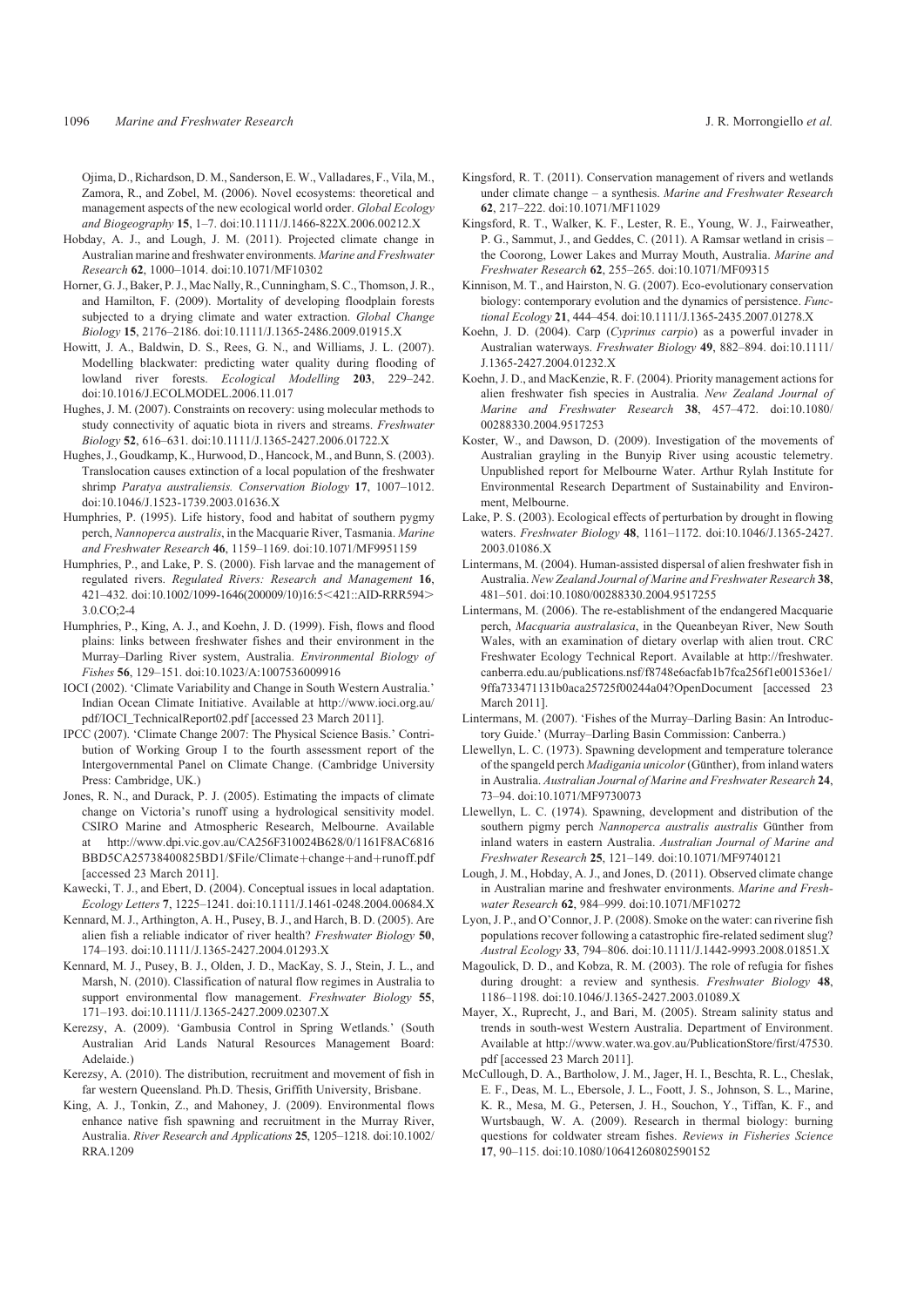- McJannet, D., Wallace, J., and Reddell, P. (2007). Precipitation interception in Australian tropical rainforests: II. Altitudinal gradients of cloud interception, stemflow, throughfall and interception. *Hydrological Processes* **21**, 1703–1718. doi:10.1002/HYP.6346
- McJannet, D. L., Wallace, J. W., Henderson, A., and McMahon, J. (2009). High and low flow regime changes at environmental assets across northern Australia under future climate and development scenarios. A report to the Australian Government from the CSIRO Northern Australian Sustainable Yields Project. CSIRO Water for a Healthy Country National Research Flagship, Division of Land and Water, Canberra. Available at [http://www.clw.csiro.au/publications/](http://www.clw.csiro.au/publications/waterforahealthycountry/nasy/documents/TechReports/NASY-flow-regime-changes-environmental.pdf) [waterforahealthycountry/nasy/documents/TechReports/NASY-flow](http://www.clw.csiro.au/publications/waterforahealthycountry/nasy/documents/TechReports/NASY-flow-regime-changes-environmental.pdf)[regime-changes-environmental.pdf](http://www.clw.csiro.au/publications/waterforahealthycountry/nasy/documents/TechReports/NASY-flow-regime-changes-environmental.pdf) [accessed 23 March 2011].
- McMaster, D., and Bond, N. R. (2008). A field and experimental study on the tolerances of fish to *Eucalyptus camaldulensis* leachate and low dissolved oxygen concentrations. *Marine and Freshwater Research* **59**, 177–185. doi:10.1071/MF07140
- McNeil, D. G., and Closs, G. P. (2007). Behavioural responses of a south-east Australian floodplain fish community to gradual hypoxia. *Freshwater Biology* **52**, 412–420. doi:10.1111/J.1365-2427.2006. 01705.X
- McNeil, D. G., and Schmarr, D. W. (2009). Recovery of Lake Eyre Basin fishes following drought: 2008/09 fish survey report. South Australian Research and Development Institute (Aquatic Sciences), Adelaide. SARDI Publication No. F2009/000407-1. SARDI Research Report Series No. 411. Available at [http://saalnrm.sa.gov.au/Portals/8/pdf/](http://saalnrm.sa.gov.au/Portals/8/pdf/Reports/rep_lebfish_sardi_march09.pdf) [Reports/rep\\_lebfish\\_sardi\\_march09.pdf](http://saalnrm.sa.gov.au/Portals/8/pdf/Reports/rep_lebfish_sardi_march09.pdf) [accessed 23 March 2011].
- McNeil, D. G., Schmarr, D. W., and White, M. (2010). Assessment of native vegetation and endemic fish (*Mogurnda clivicola*) at springs in the Northern Flinders Ranges. SARDI Publication Series. South Australian Research and Development Institute, Aquatic Sciences, Adelaide.
- Morgan, D. L., Gill, H. S., and Potter, I. C. (1998). Distribution, identification and biology of freshwater fishes in south-western Australia. *Records of the Western Australian Museum* **Supp No. 56**, 1–97.
- Morgan, D. L., Gill, H. S., and Potter, I. C. (2000). Age composition, growth and reproductive biology of the salamanderfish *Lepidogalaxias salamandroides*: a re-examination. *Environmental Biology of Fishes* **57**, 191–204. doi:10.1023/A:1007652714404
- Morrongiello, J., Elith, J., and Crook, D. (2006). Impacts of drought on fish in Victorian rivers and streams. Arthur Rylah Institute for Environmental Research, Melbourne.
- Morrongiello, J. R., Bond, N. R., Crook, D. A., and Wong, B. B. M. (2010). Nuptial coloration varies with ambient light environment in a freshwater fish. *Journal of Evolutionary Biology* **23**, 2718–2725. doi:10.1111/ J.1420-9101.2010.02149.X
- Morrongiello, J. R., Crook, D. A., King, A. J., Ramsey, D. S. L., and Brown, P. (2011). Impacts of drought and predicted effects of climate change on fish growth in temperate Australian lakes. *Global Change Biology* **17**, 745–755. doi:10.1111/J.1365-2486.2010.02259.X
- Murphy, B. F., and Timbal, B. (2008). A review of recent climate variability and climate change in southeastern Australia. *International Journal of Climatology* **28**, 859–879. doi:10.1002/JOC.1627
- Nicholls, N. (2005). Climate variability, climate change and the Australian snow season. *Australian Meteorological Magazine* **54**, 177–185.
- Nicholls, N., Drosdowsky, W., and Lavery, B. (1997). Australian rainfall variability and change. *Weather* **52**, 66–72.
- O'Connor, J. P., and Mahoney, J. C. (2004). Observations of ovarian involution in the Australian grayling (*Prototroctes maraena*). *Ecology Freshwater Fish* **13**, 70–73. doi:10.1111/J.0906-6691.2004.00020.X
- Olden, J. D., and Kennard, M. J. (2010). Intercontinental comparision of fish life-history strategies along a gradient of hydrologic variability. In 'Community Ecology of Stream Fishes: Concepts, Approaches, and Techniques'. (Eds K. B. Gido and D. A. Jackson.) pp. 83–107. (American Fisheries Society: Bethesda, MA.)
- Olden, J. D., Kennard, M. J., and Pusey, B. J. (2008). Species invasions and the changing biogeography of Australian freshwater fishes. *Global Ecology and Biogeography* **17**, 25–37.
- Olden, J. D., Kennard, M. J., Lawler, J. J., and Poff, N. L. (2011). Challenges and opportunities in implementing managed relocation for conservation of freshwater species. *Conservation Biology* **25**, 40–47. doi:10.1111/ J.1523-1739.2010.01557.X
- Parmesan, C. (2006). Ecological and evolutionary responses to recent climate change. *Annual Review of Ecology Evolution and Systematics* **37**, 637–669. doi:10.1146/ANNUREV.ECOLSYS.37.091305.110100
- Parmesan, C., and Yohe, G. (2003). A globally coherent fingerprint of climate change impacts across natural systems. *Nature* **421**, 37–42. doi:10.1038/NATURE01286
- Pen, L. J., and Potter, I. C. (1991). The biology of the western pygmy perch, *Edelia vittata*, and comparisons with two other teleost species endemic to south-western Australia. *Environmental Biology of Fishes* **31**, 365–380. doi:10.1007/BF00002362
- Pittock, J., and Finlayson, C. M. (2011). Australia's Murray–Darling Basin: freshwater ecosystem conservation options in an era of climate change. *Marine and Freshwater Research* **62**, 232–243. doi:10.1071/MF09319
- Pratchett, M. S., Bay, L. K., Gehrke, P. C., Koehn, J. D., Osborne, K., Pressey, R. L., Sweatman, H. P. A., and Wachenfeld, D. (2011). Contribution of climate change to degradation and loss of critical fish habitats in Australian marine and freshwater environments. *Marine and Freshwater Research* **62**, 1062–1081. doi:10.1071/MF10303
- Puckridge, J. T., Sheldon, F., Walker, K. F., and Boulton, A. J. (1998). Flow variability and the ecology of large rivers. *Marine and Freshwater Research* **49**, 55–72. doi:10.1071/MF94161
- Pusey, B. J. (1990). Seasonality, aestivation and the life history of the salamanderfish *Lepidogalaxias salamandroides* Mees (Pisces: Lepidogalaxiidae). *Environmental Biology of Fishes* **29**, 15–26. doi:10.1007/ BF00000564
- Pusey, B. J., and Edward, D. H. D. (1990). Structure of fish assemblages in waters of the southern acid peat flats, south-western Australia. *Australian Journal of Marine and Freshwater Research* **41**, 721–734. doi:10.1071/MF9900721
- Pusey, B. J., and Kennard, M. J. (1996). Species richness and geographical variation in assemblage structure of the freshwater fish fauna of the Wet Tropics region of northern Queensland. *Marine and Freshwater Research* **47**, 563–573. doi:10.1071/MF9960563
- Pusey, B. J., and Kennard, M. J. (2009). Aquatic ecosystems of northern Australia. In 'Northern Australia Land and Water Science Review. Final Report to the Northern Australia Land and Water Taskforce'. (Ed. P. Stone) pp. 1–73. (Department of Infrastructure, Transport, Regional Development and Local Government: Canberra). Available at [http://](http://www.nalwt.gov.au/files/Chapter_03-Aquatic_ecosystems_in_northern_Australia.pdf) [www.nalwt.gov.au/files/Chapter\\_03-Aquatic\\_ecosystems\\_in\\_northern\\_](http://www.nalwt.gov.au/files/Chapter_03-Aquatic_ecosystems_in_northern_Australia.pdf) [Australia.pdf](http://www.nalwt.gov.au/files/Chapter_03-Aquatic_ecosystems_in_northern_Australia.pdf) [accessed 20 September 2010].
- Pusey, B. J., Kennard, M. J., and Arthington, A. H. (2004). 'Freshwater Fishes of Northeastern Australia.' (CSIRO Publishing: Melbourne.)
- Pusey, B. J., Kennard, M. J., and Arthington, A. H. (2008). Origins and maintenance of freshwater fish biodiversity in the Wet Tropics region. In 'Living in a Dynamic Tropical Forest Landscape'. (Eds N. Stork and S. Turton.) pp. 150–161. (Blackwell Publishing Ltd: Oxford, UK.)
- Pyke, G. H. (2005). A review of the biology of *Gambusia affinis* and *G. holbrooki. Reviews in Fish Biology and Fisheries* **15**, 339–365. doi:10.1007/S11160-006-6394-X
- Rahel, F. J., and Olden, J. D. (2008). Assessing the effects of climate change on aquatic invasive species. *Conservation Biology* **22**, 521–533. doi:10.1111/J.1523-1739.2008.00950.X
- Rayner, T. S., Pusey, B. J., and Pearson, R. G. (2008). Seasonal flooding, instream habitat structure and fish assemblages in the Mulgrave River, north-east Queensland: towards a new conceptual framework for understanding fish-habitat dynamics in small tropical rivers. *Marine and Freshwater Research* **59**, 97–116. doi:10.1071/MF07129